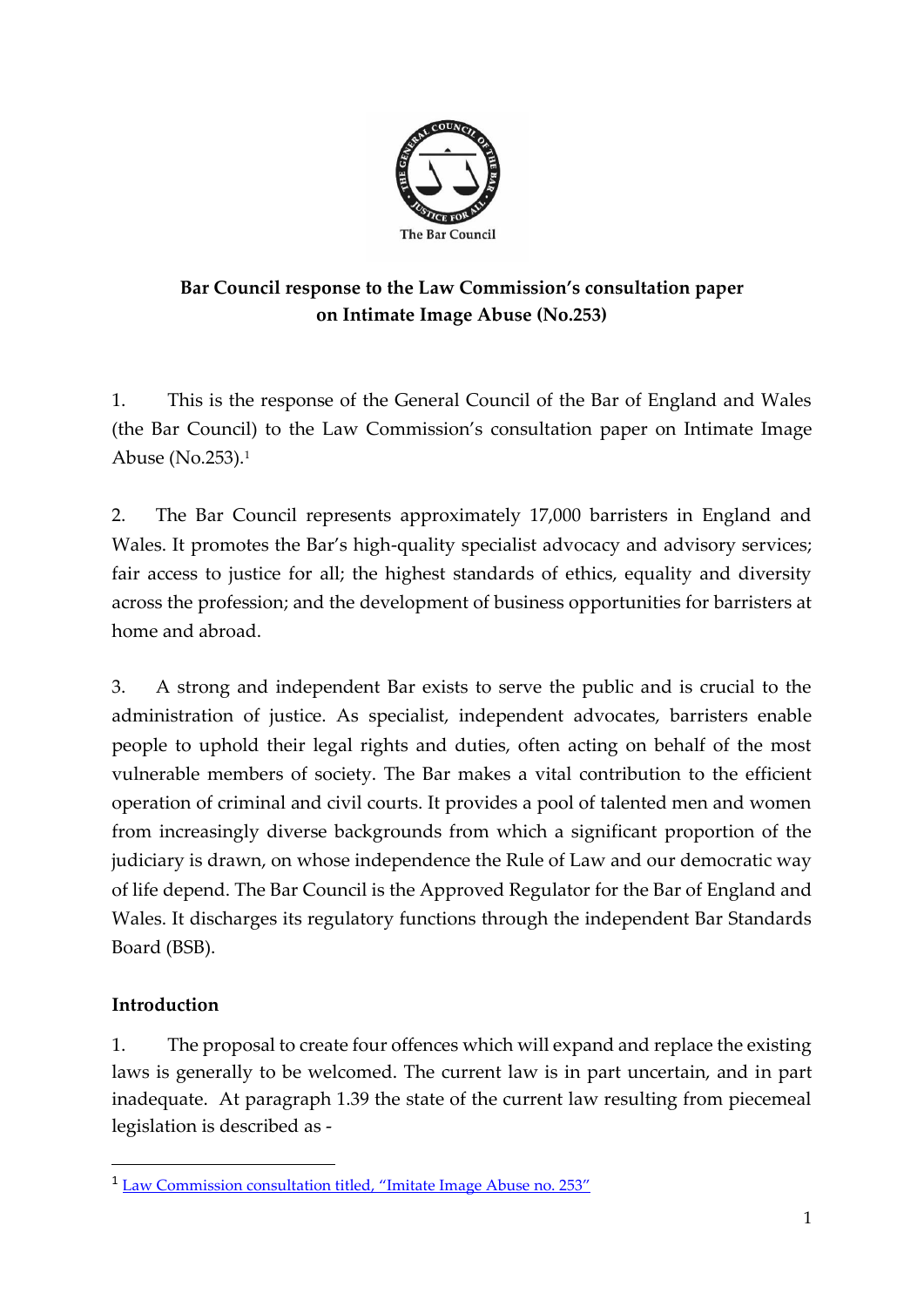"*A patchwork of poorly fitting offences has resulted. We conclude in this paper that, without a holistic approach to intimate abuse offences, the individual offences do not fit together seamlessly, creating gaps in protection. This results in a legal framework which is unclear, unnecessarily complicated and inconsistent in application."*

- 2. Four new offences are proposed
	- 1) A "base" offence which prohibits the taking or sharing of an intimate image of a depicted person where they do not consent and there is no reasonable belief in consent by the perpetrator.
	- 2) An additional more serious offence of taking or sharing an intimate image without the consent of the depicted person, with the intention to humiliate, alarm or distress the victim.
	- 3) A further additional serious offence of taking or sharing an intimate image, without the consent of the depicted person and the perpetrator having no reasonable belief in consent, for the purpose of either their own or someone else's sexual gratification.
	- 4) An offence of threatening to share an intimate image where the threat is either intended to cause the depicted person to fear that the image will be shared or the perpetrator is reckless as to whether the depicted person will fear the threat will be carried out.

3. No specific intent will be required for the offences beyond the intent to make or share the image other than in those cases where intimidation by threats to share or display an intimate image are used to induce compliance by the victim or to extort a benefit or thee is an intent to humiliate, alarm or distress. The expanded scope of the offences (e.g. to include "downblousing") is sensible and will provide protection where it is currently anomalously absent.

4. However there is a risk that, as currently structured (see e.g. §14.9 – 14.11), the proposed base offence is overly complicated and in practice may be difficult for the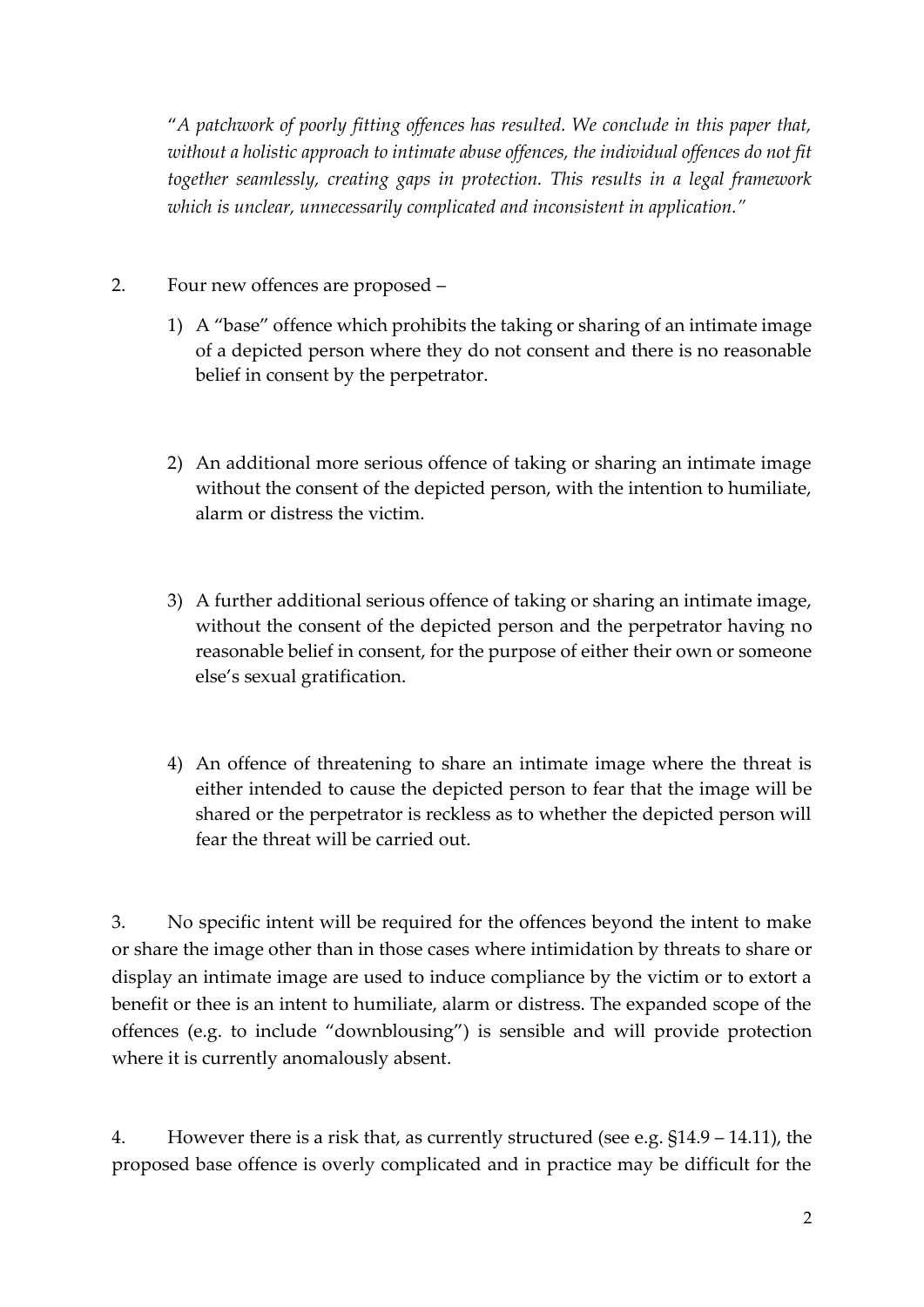public or, more importantly, for a bench of lay magistrates or a jury to comprehend. It is common practice in the Crown Court for the trial judge to present the jury with a route to verdict – a series of yes/no questions in the form of a narrative flow chart, which, if followed, will guide the jury to their final verdicts. The route to verdict does not involve definitions or explanations of the elements of the offence, which feature elsewhere in the summing up. Drafting a potential route to verdict document for the base offence illustrates the degree of complexity involved: if a prosecution is presented on the basis of D sharing the intimate image, there could be (but will not necessarily be) at least nine separate questions (Q3 and Q8, in line with consent in sexual offences, would be sub-divided; others, e.g. Q5 and Q7 would almost certainly be further subdivided) which a jury has to consider as set out below:

Q1. Are we sure that the image was an intimate image?

If yes, go to Q2; if no, NG

Q2. Are we sure that D intentionally shared the image?

If yes, go to Q3; if no, NG

Q3. Are we sure that V did not consent, and that D did not reasonably believe that V consented, to the sharing of the image?

If yes, go to Q4; if no, NG

Q4. Are we sure that the image was taken in a place to which members of the public did not have access?

If yes, go to Q5; if no, go to Q7

Q5. Are we sure that V did not voluntarily engage in a sexual or private act, and that D did not reasonably believe that V did not voluntarily engage in a sexual or private act?

If yes, go to Q6; if no, go to Q7

Q6. Are we sure that V had a reasonable expectation of privacy in the taking of the image?

If yes, go to Q7; if no, NG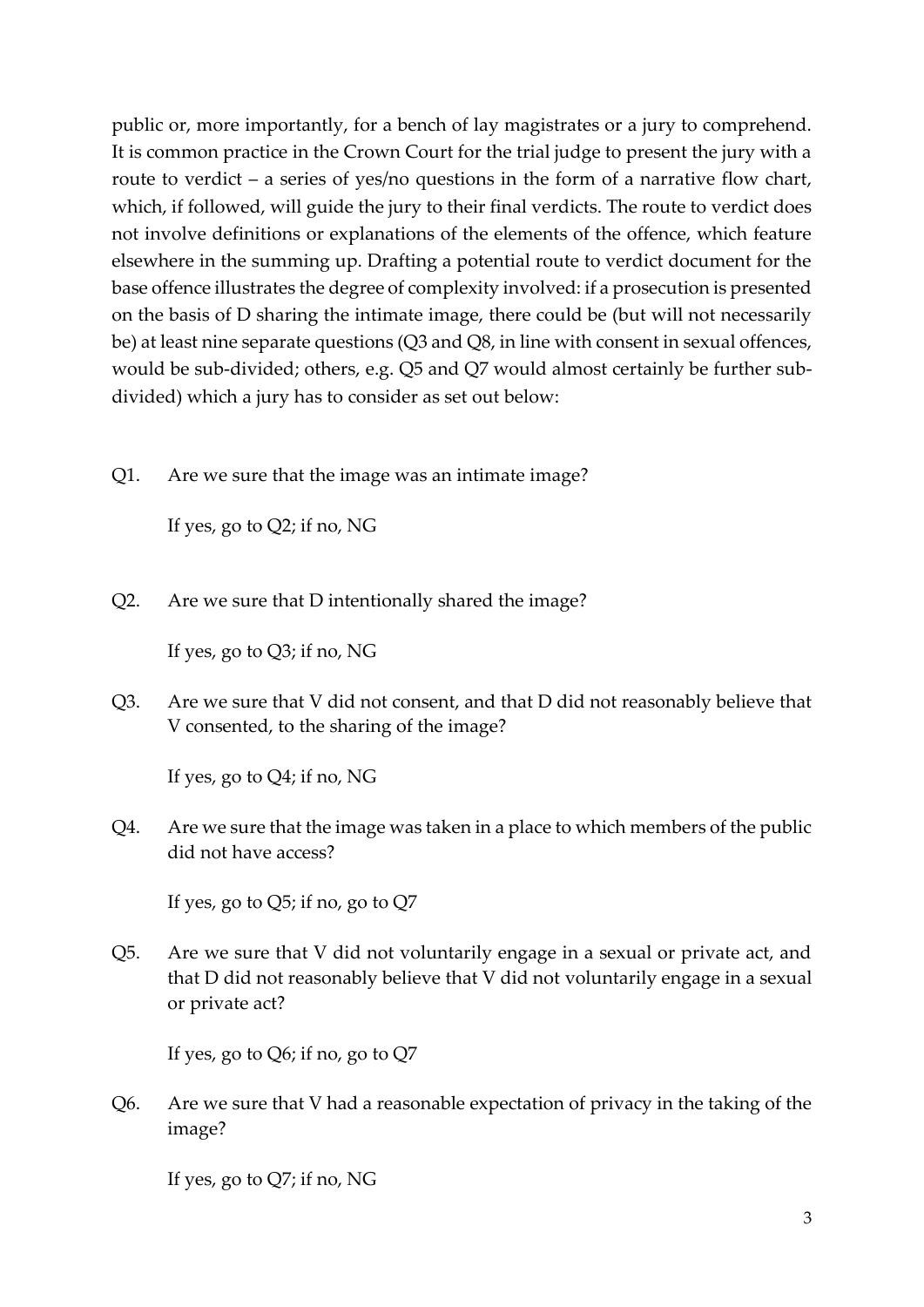Q7. Are we sure that the image had not previously been shared in a public place, or that D did not reasonably believe that the intimate image had been shared in a public place?

If yes, go to  $Q9$ ; if no, go to  $Q8$ 

Q8. Are we sure that V did not consent, and that D did not reasonably believe that V did not consent, to the image being shared in a public place?

If yes, go to Q9; if no, NG

Q9. Are we satisfied on the balance of probabilities that D had a reasonable excuse to share the image?

If yes, NG; if no, G

5. Some of the complexity could be avoided by redrafting the proposed elements of the offence. For example, proving negatives (necessary on the current wording because of the burden and standard of proof) could be avoided by rewording the relevant element of the offence.

6. In the Magistrates Court there is no procedure similar to the Route to Verdict document, rather the legal adviser will orally advise the lay magistrates as to the elements of the offence in open court. The detail and content of that advice varies considerably between different court centres.

### **Responses to Consultation Questions**

**Consultation Question 1 (6.46)**

**We provisionally propose that an image which: (1) shows something that a reasonable person would consider to be sexual because of its nature; or (2) taken as a whole, is such that a reasonable person would consider it to be sexual, should be included within the definition of an intimate image. Do consultees agree?**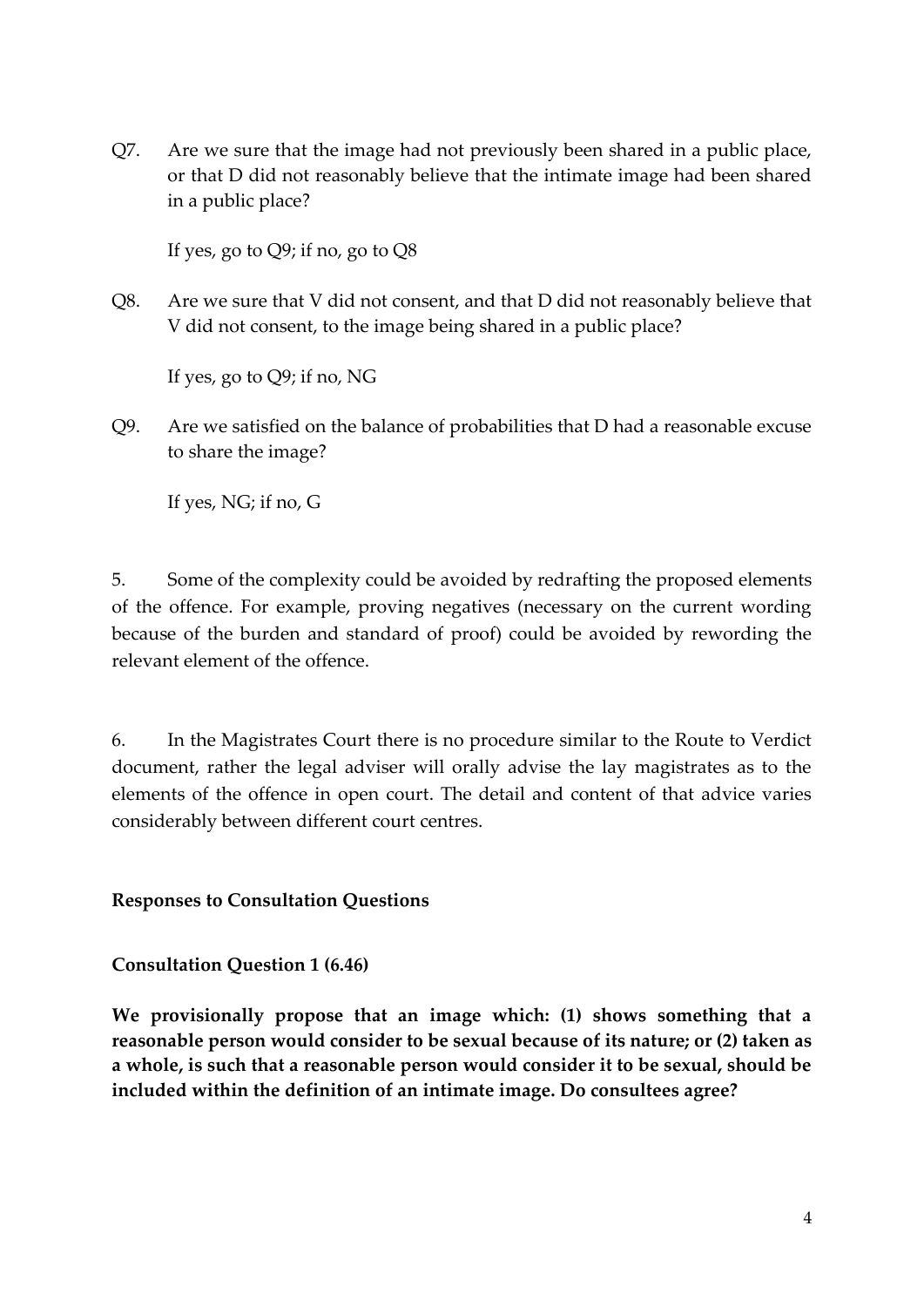7. Yes. However, while there may be little distinction in practice, we consider whether it would be preferable to model this offence on the precise wording of s.78 of the Sexual Offences Act 2003, which provides as follows:

### *s.78 "Sexual"*

*For the purposes of this Part (except sections 15A and 71), penetration, touching or any other activity is sexual if a reasonable person would consider that—*

*whatever its circumstances or any person's purpose in relation to it, it is because of its nature sexual, or*

*because of its nature it may be sexual and because of its circumstances or the purpose of any person in relation to it (or both) it is sexual.*

**Consultation Question 2 (6.59)**

**We provisionally propose that the definition of an intimate image should include nude and semi-nude images, defined as images of a person's genitals, buttocks or breasts, whether exposed or covered with underwear, including partially exposed breasts, whether covered by underwear or not, taken down the depicted person's top. Do consultees agree?** 

8. Yes.

**Consultation Question 3 (6.62)** 

**We provisionally propose that the chest area of trans women, women who have undergone a mastectomy and girls who have started puberty and are developing breast tissue should be included in a definition of a nude or semi-nude image.** 

**Do consultees agree? Do consultees think there are additional examples that should be included in a definition of nude or semi-nude?** 

9. Yes.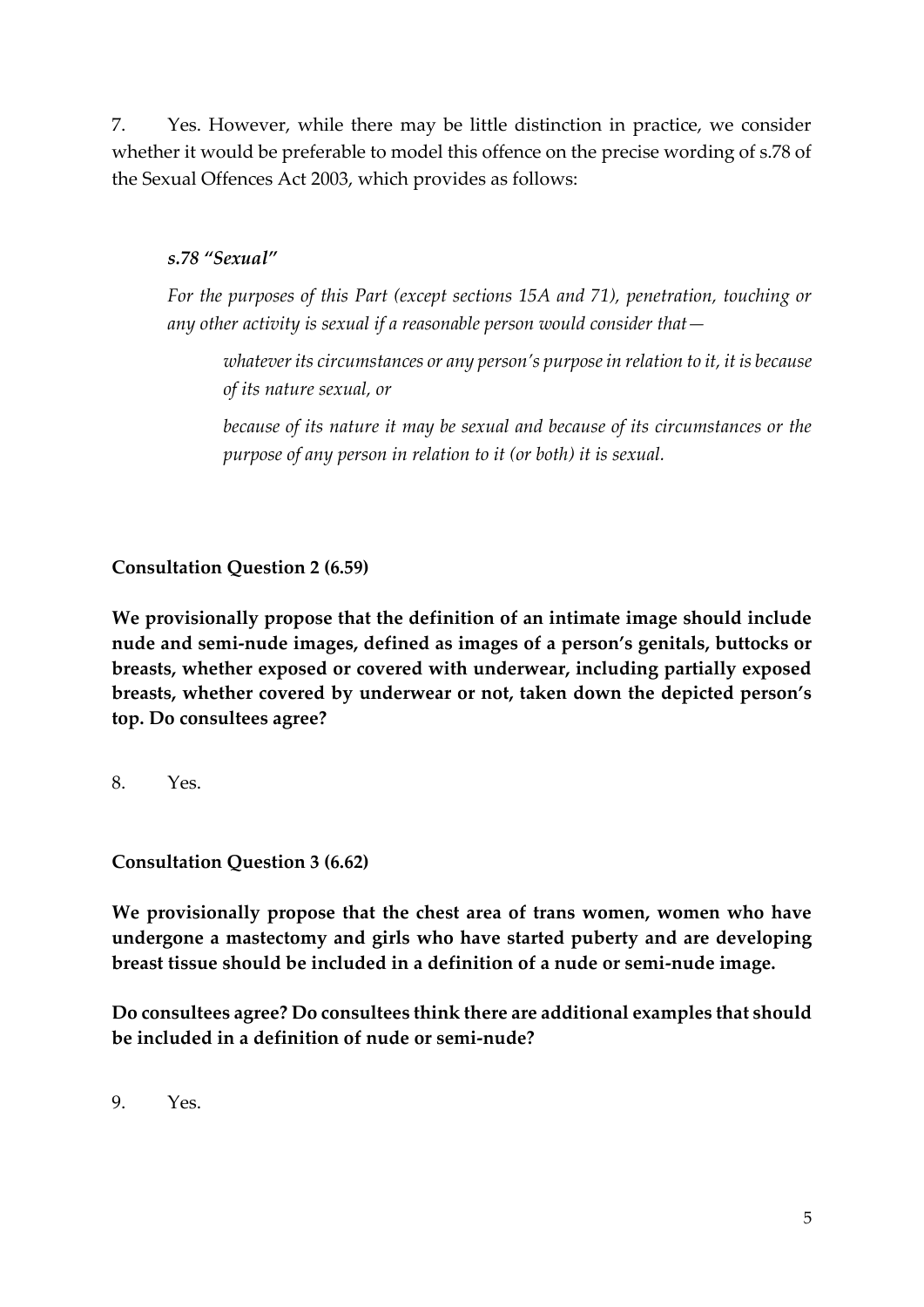**Consultation Question 4 (6.71)** 

**We provisionally propose that any garment which is being worn as underwear should be treated as underwear for the purpose of an intimate image offence. Do consultees agree?** 

10. Yes.

**Consultation Question 5 (6.75)** 

**We provisionally propose that the definition of "nude or semi-nude" should include images which have been altered but leave the victim similarly exposed as they would be if they were wearing underwear. Do consultees agree?** 

11. Yes.

### **Consultation Question 6 (6.79)**

### **We consider that images where the victim is not readily identifiable should not be excluded from our offences. Do consultees agree?**

12. Yes. It would potentially defeat the intended objective of criminalising (and thereby potentially deterring) "downblousing" as well as "upskirting" if the perpetrator could escape liability by rendering the subject of the image unrecognisable

**Consultation Question 7 (6.88)**

**Can consultees provide us with examples of images depicting individuals in a state of undress, showering or bathing, where their genitals, buttocks and breasts are not exposed or covered only with underwear? Can consultees provide insight into the harm caused by the non-consensual taking or sharing of these kinds of images?** 

13. One example could be an image in which an individual's genitals, buttocks or breasts are covered by the hands / arms of the individual. Another is when the image is of a person in a bath and they are obscured by foam. It is not clear whether such would be covered by the offences as presently proposed.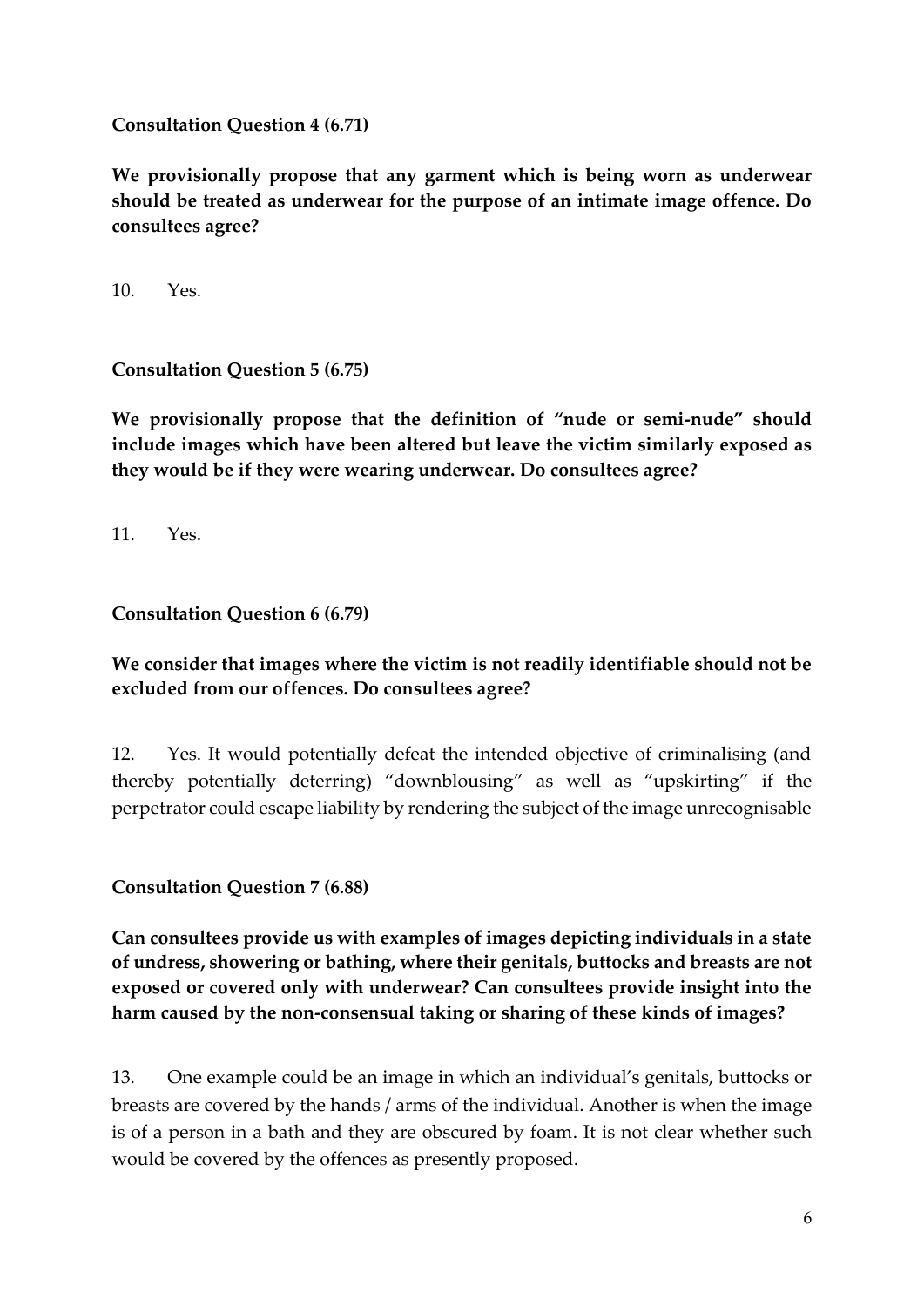### **Consultation Question 8 (6.89)**

**Do consultees think that images depicting individuals in a state of undress, showering or bathing, where their genitals, buttocks and breasts are not exposed or covered only with underwear, should be included within the definition of an intimate image?** 

14. The Bar Council does not have a view; other stakeholders may be in a better position to comment.

# **Consultation Question 9 (6.92)**

# **We provisionally propose that "private" images should be captured by a sharing offence as well as a taking offence. Do consultees agree?**

15. Yes. The sharing of such images is typically likely to cause greater harm than the taking, and accordingly there would not seem to be any justification for excluding such conduct from the proposed scheme. There are many examples where intimate photographs are taken with consent but are misused after the relationship has ended.

### **Consultation Question 10 (6.125)**

**We welcome consultees' views on whether and to what extent images which are considered intimate within particular religious groups should be included in intimate image offences, when the perpetrator is aware that the image is considered intimate by the person depicted.** 

16. We consider that such a provision would be extremely difficult to draft in a way which ensured that the law was sufficiently clear. We also consider that proving that the perpetrator was aware that a particular image was considered intimate by the person depicted would be likely to be extremely difficult in practice. Further, this would extend the scope of an intimate image beyond (a) a plain language reading of the term and (b) the experience of most "reasonable persons".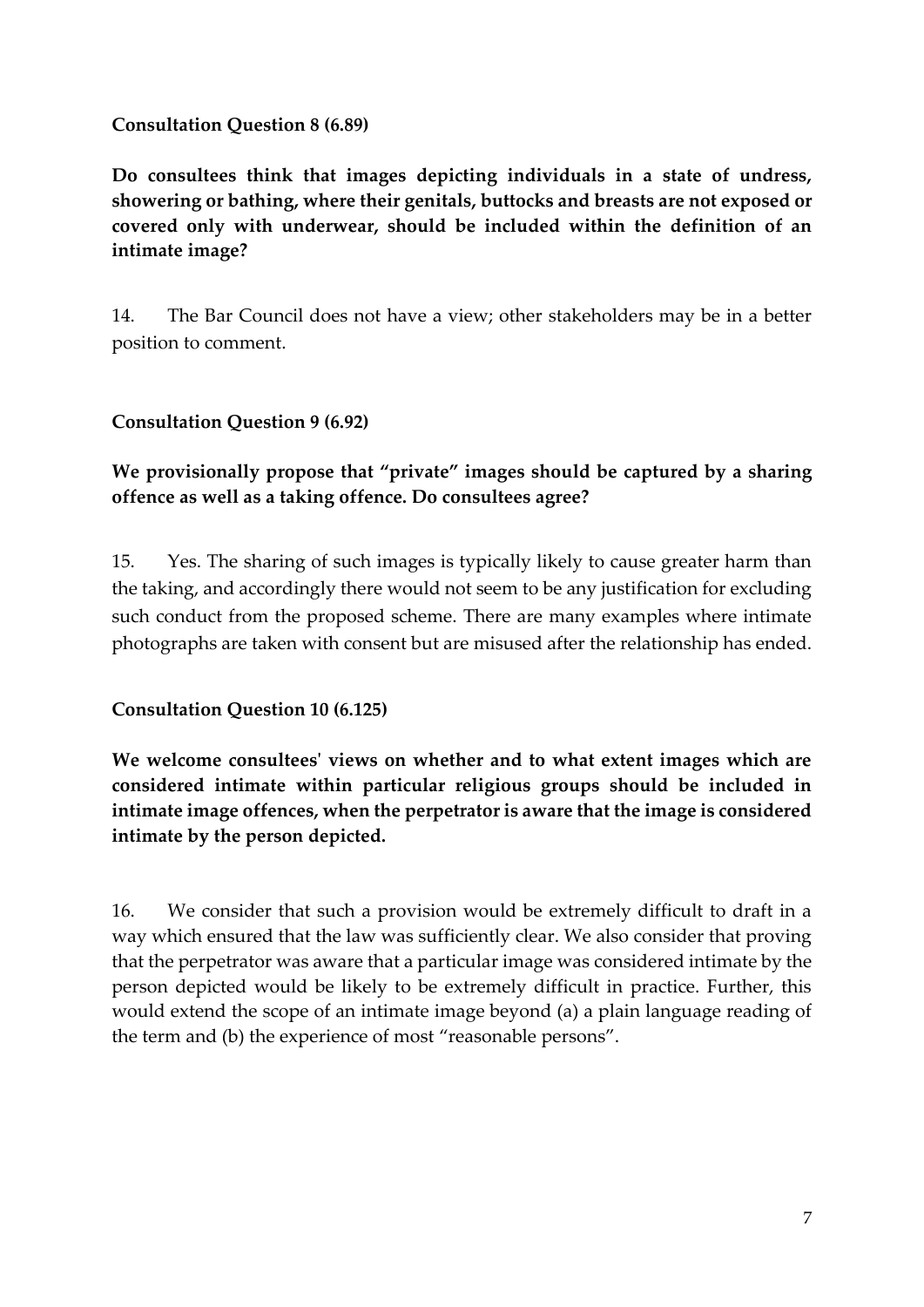### **Consultation Question 11 (6.139)**

# **Are consultees aware of any images "of a kind ordinarily seen in public" that should be excluded from the scope of intimate image offences (other than images of people kissing)?**

17. Hugging may be considered intimate by some, but has historically been widely seen in public. Similarly, holding hands. But as it is likely that neither of these would meet the test set out in Q1 above they probably do not need to be specifically excluded from the offences.

### **Consultation Question 12 (6.140)**

**Do consultees think that there should be: (1) a "not ordinarily seen in public" element to intimate image offences; or (2) a list of images that should be excluded from intimate image offences, for example images of people kissing?** 

18. That is really a policy question. It is not clear to us that images of people kissing are widely shared in a manner that produces cause for complaint, and there may not be the justification for criminalising such conduct.

### **Consultation Question 13 (7.14)**

**Are there any forms of "taking" that the current voyeurism or "upskirting" offences, or the taking offence in section 1 of the PCA 1978, fail to capture?** 

19. Not that we are aware of.

### **Consultation Question 14 (7.24)**

# **We provisionally propose that a taking offence should only include such behaviour where, but for the acts of the perpetrator, the image would not otherwise exist. Do consultees agree?**

20. Yes. There would often in practice be significant difficulties in proving that the 'copier' of the image had knowledge or reasonable belief that V did not consent.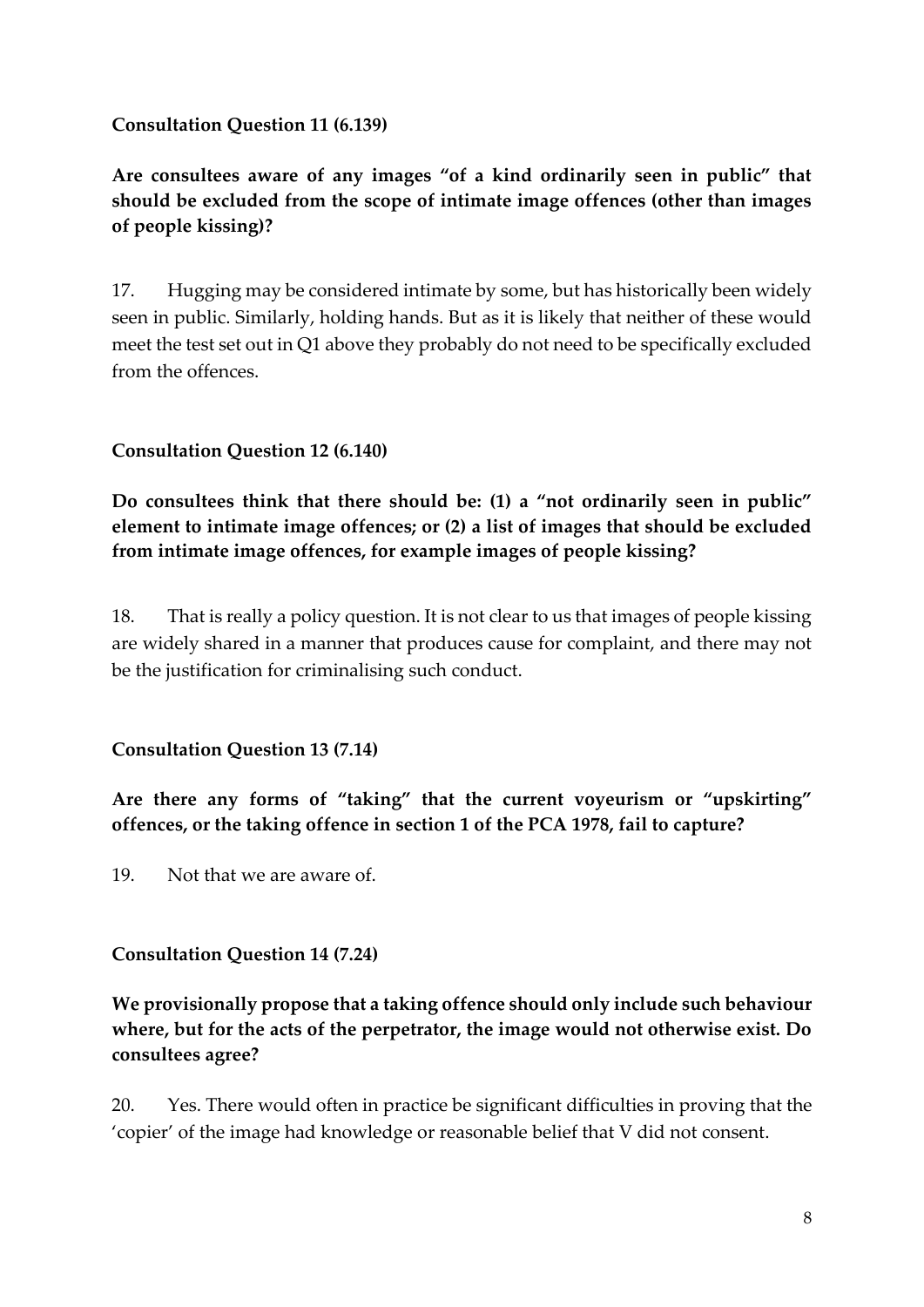**Consultation Question 15 (7.28)** 

**Do consultees have evidence of, or a comment on the prevalence of, installing equipment in order to take an intimate image without consent, where the taking did not then occur?** 

21. This is not within our experience.

**Consultation Question 16 (7.34)** 

**We provisionally propose that the behaviour prohibited by the current voyeurism and "upskirting" offences should be combined in a single taking offence. Do consultees agree?** 

22. Yes. That would bring clarity and consistency to this area.

#### **Consultation Question 17 (7.48)**

**We provisionally propose that taking or recording an image of someone's breasts, or the underwear covering their breasts, down their top without consent ("downblousing") should be a criminal offence. Do consultees agree?** 

23. Yes. There would not appear to be any distinction in principle between the two types of conduct, or the harm caused.

**Consultation Question 18 (7.86)** 

**We provisionally propose that it should not be an offence to possess an intimate image without consent, even when there was never any consent to possession. Do consultees agree?** 

24. Yes. It would likely be extremely difficult to prove lack of reasonable belief in consent on the part of the person in possession of the intimate image, and it would not be appropriate to criminalise such conduct absent any fault element on the part of such a person.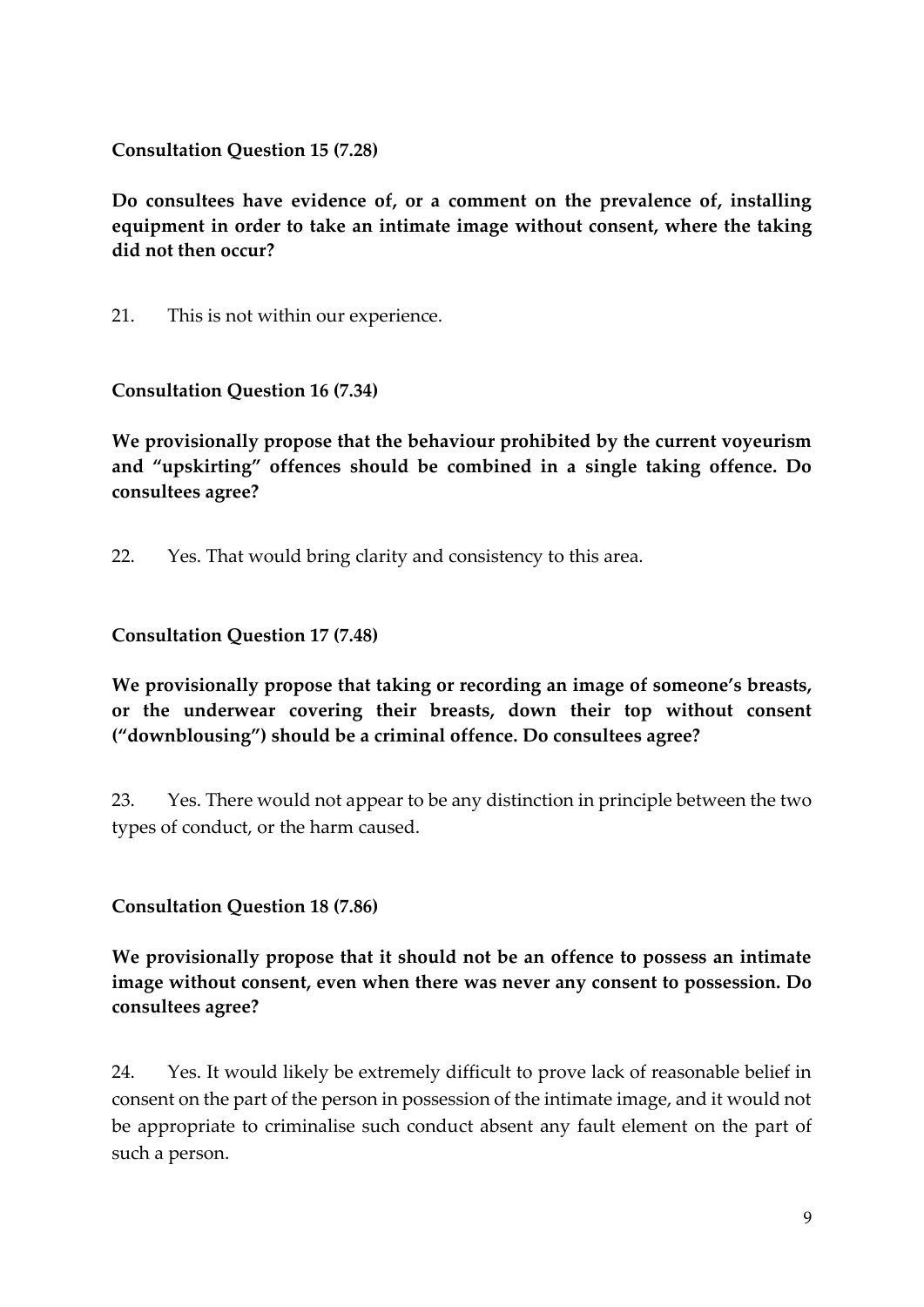**Consultation Question 19 (7.107)** 

**We invite consultees' views on the following three questions:** 

**(1) How prevalent is making intimate images without consent, without subsequently sharing or threatening to share the image?** 

**(2) What motivates individuals to make intimate images without consent, without sharing or threatening to share them?** 

**(3) How, and to what extent, does making intimate images without consent (without sharing or threatening to share them) harm the individuals in the images?** 

25. This is not within our experience.

### **Consultation Question 20 (7.124)**

**We provisionally propose that "sharing" an intimate image should capture:**

**(1) sharing intimate images online, including posting or publishing on websites, sending via email, sending through private messaging services, and livestreaming;** 

**(2) sharing intimate images offline, including sending through the post or distribution by hand; and (3) showing intimate images to someone else, including storing images on a device for another to access and showing printed copies to another. Do consultees agree? We invite consultees' views on whether there any other forms of sharing, not outlined in the paragraph above, that should be included in the definition of "sharing"?**

26. Yes. We do not propose any other forms of sharing.

### **Consultation Question 21 (7.138)**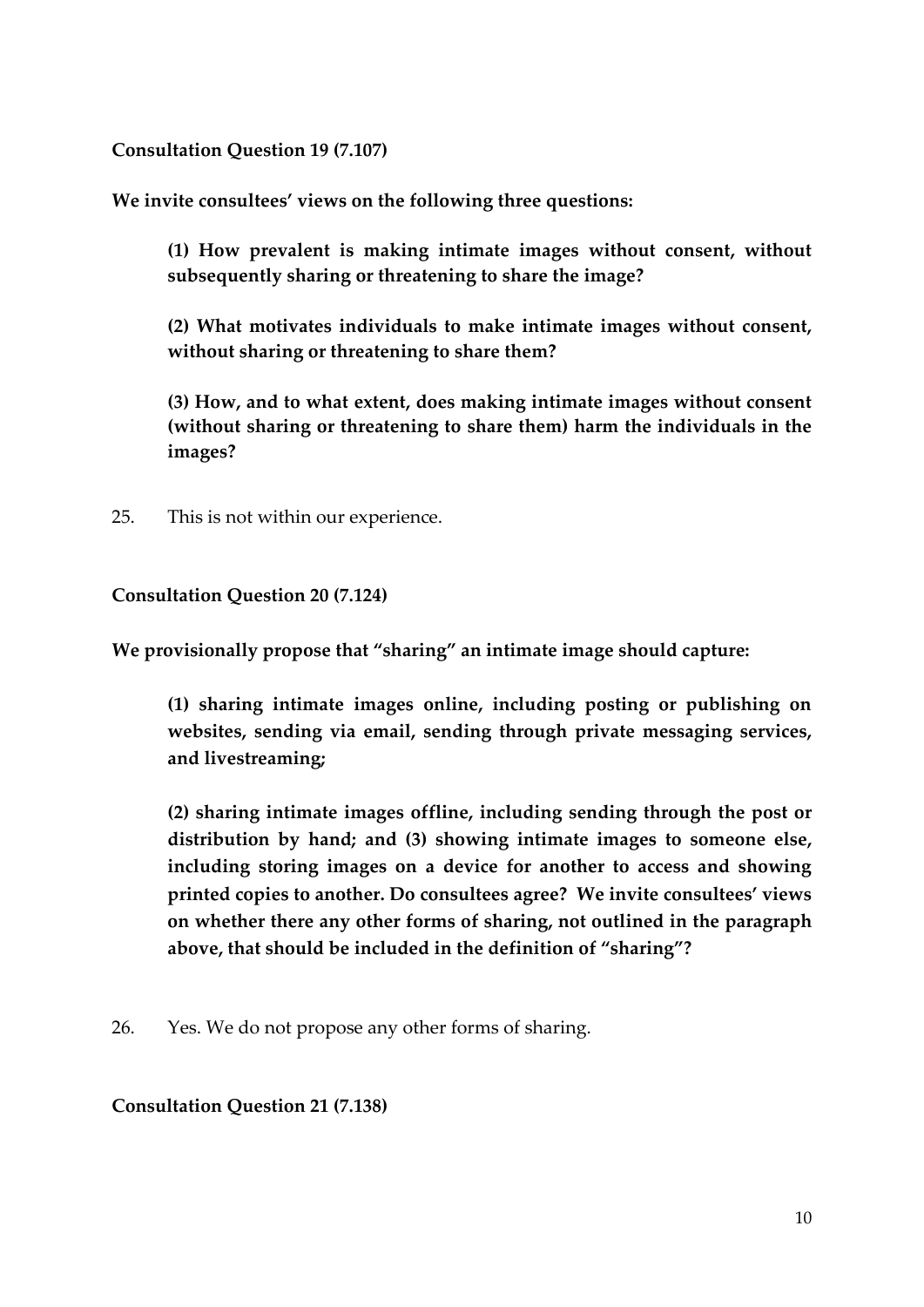**We provisionally propose that a sharing offence should include images which have been altered to appear intimate (e.g. images which have been photoshopped to appear sexual or nude and images which have been used to create "deepfake" pornography). Do consultees agree?**

27. Yes. There are "reasonable grounds" defences to be available –

*"Our proposals also include a defence of reasonable excuse which would cover taking or sharing an image if:*

*the defendant reasonably believed it was necessary for the purposes of preventing, detecting, investigating or prosecuting crime, for legal proceedings or for the administration of justice.*

*they were taking or sharing for a genuine medical, scientific or educational purpose.*

*taking or sharing an image was in the public interest."*

Legal proceedings should include the taking of legal advice.

28. Paragraphs 4.27 to 4.29 and 10.45 to 10.47 explain why it is undesirable to include "joke" as a defence. We agree when the perpetrator knows the victim does not consent or has no reason to think that (s)he does consent.

# **Consultation Question 22 (7.153)**

**Can consultees provide us with examples, or comment on the prevalence, of:** 

- **images depicting sexual assault being shared with the person in the image;**
- **intimate images that were taken without consent, or where the person in the image was assured that the image had been deleted, being shared with the person in the image; and**
- **intimate images being shared with the person in the image by someone who did not take the image and was not originally sent the image with consent?**

**We invite consultees' views as to whether there are there other examples of sharing an intimate image with the person in the image without consent, not included in the paragraph above, which should be criminalised?**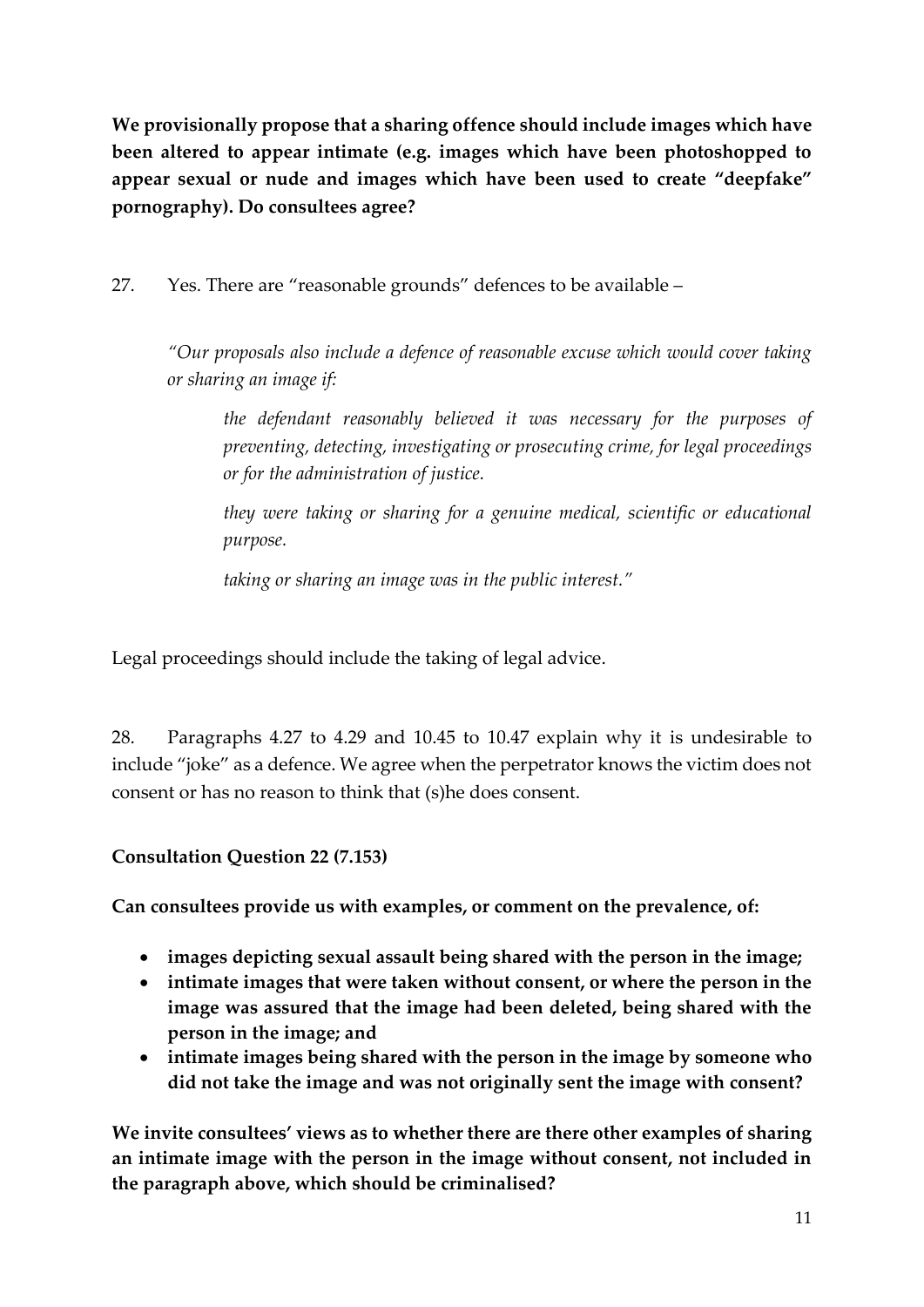# **Can consultees describe the harm that sharing an intimate image with the person in the image without consent can cause?**

29. This is not within our experience.

### **Consultation Question 23 (8.23)**

**We provisionally propose that the consent provisions in sections 74 to 76 of the Sexual Offences Act 2003 should apply to intimate image offences. Do consultees agree?**

30. Yes – ss.74 to 76 deal with the issue of what constitutes consent. The Bar Council does not regard these provisions as entirely satisfactory, but this is not the opportunity for a comprehensive review of the law of consent.

# **Consultation Question 24 (9.12)**

**We provisionally propose that proof of actual harm should not be an element of intimate image offences. Do consultees agree?**

31. Yes. It is obvious that the law should protect victims against distress, alarm and humiliation by others using intimate images of the victim. This is consistent with the remedies provided by the Data Protection Act 2018.

# **Consultation Question 25 (10.40)**

**We provisionally propose that any new offences of taking or sharing intimate images without consent should have a fault requirement that the defendant intends to take or share an image or images without reasonably believing that the victim consents. Do consultees agree?**

32. Yes. The law would fall into disrepute if an accidental and unintended image – e.g. a photograph which requires substantial enlargement to reveal that it does contain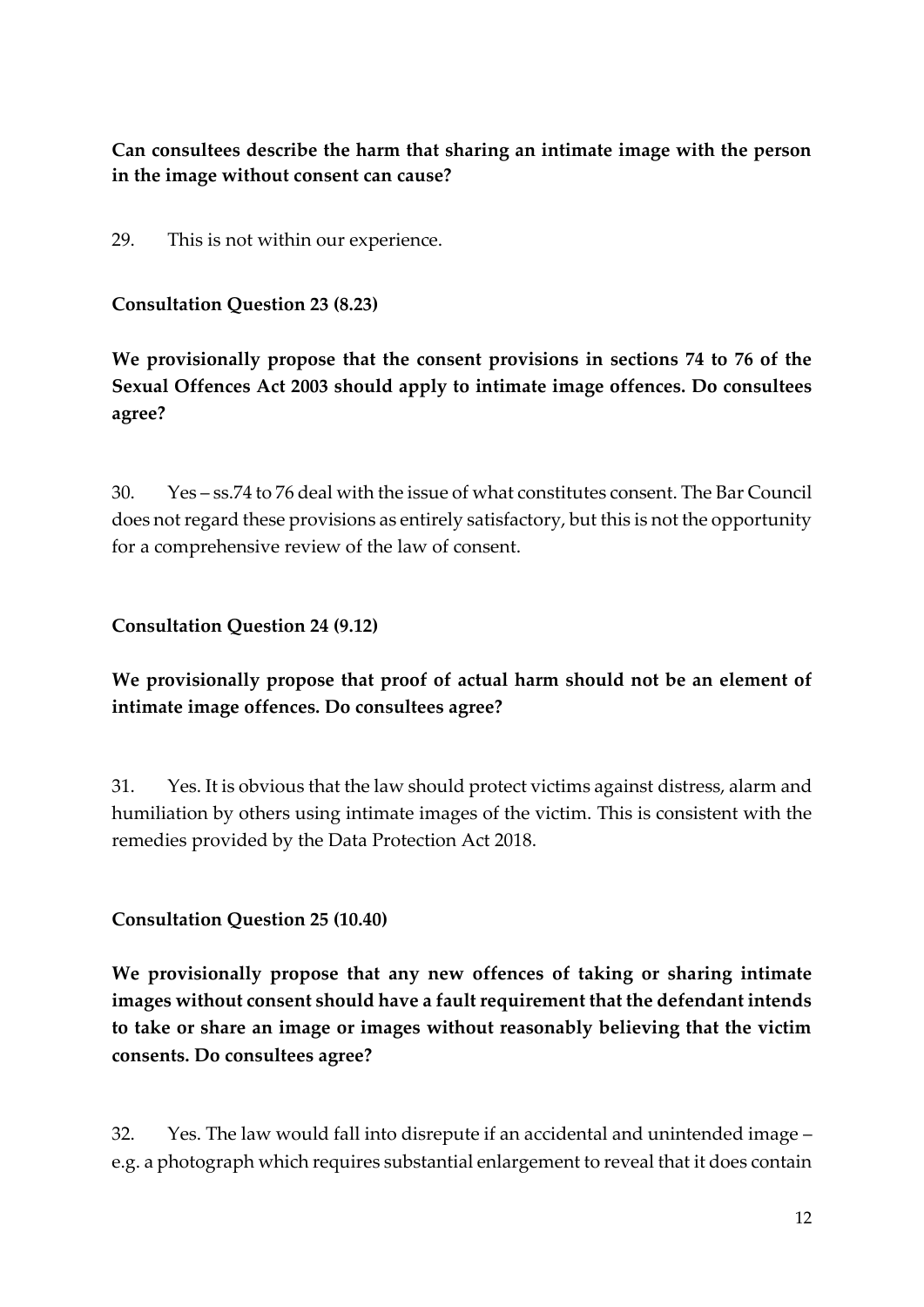an intimate image when the obvious focus is on an innocuous subject - were to fall within the ambit of the criminal law.

**Consultation Question 26 (10.60)**

**We provisionally propose that it should be an offence for a person D intentionally to take or share a sexual, nude, semi-nude or private image of V if — (a) V does not consent to the taking or sharing; and (b) D does not reasonably believe that V consents.**

33. We agree.

**Consultation Question 27 (10.73)**

**We provisionally propose that it should be an offence for a person D intentionally to take or share a sexual, nude, semi-nude or private image of V if —**

**(a) V does not consent; and (b) D does so with the intention of humiliating, alarming or distressing V or with the intention that D or another person will look at the image for the purpose of humiliating, alarming or distressing V. Do consultees agree?**

34. Yes.

**Consultation Question 28 (10.79)**

**We provisionally propose that it should be an offence for a person D intentionally to take or share a sexual, nude, semi-nude or private image of V if —**

**(a) V does not consent;** 

**(b) D does not reasonably believe that V consents; and (c) D does so with the intention that he or a third person will, for the purpose of obtaining sexual gratification, look at the image of V. Do consultees agree?**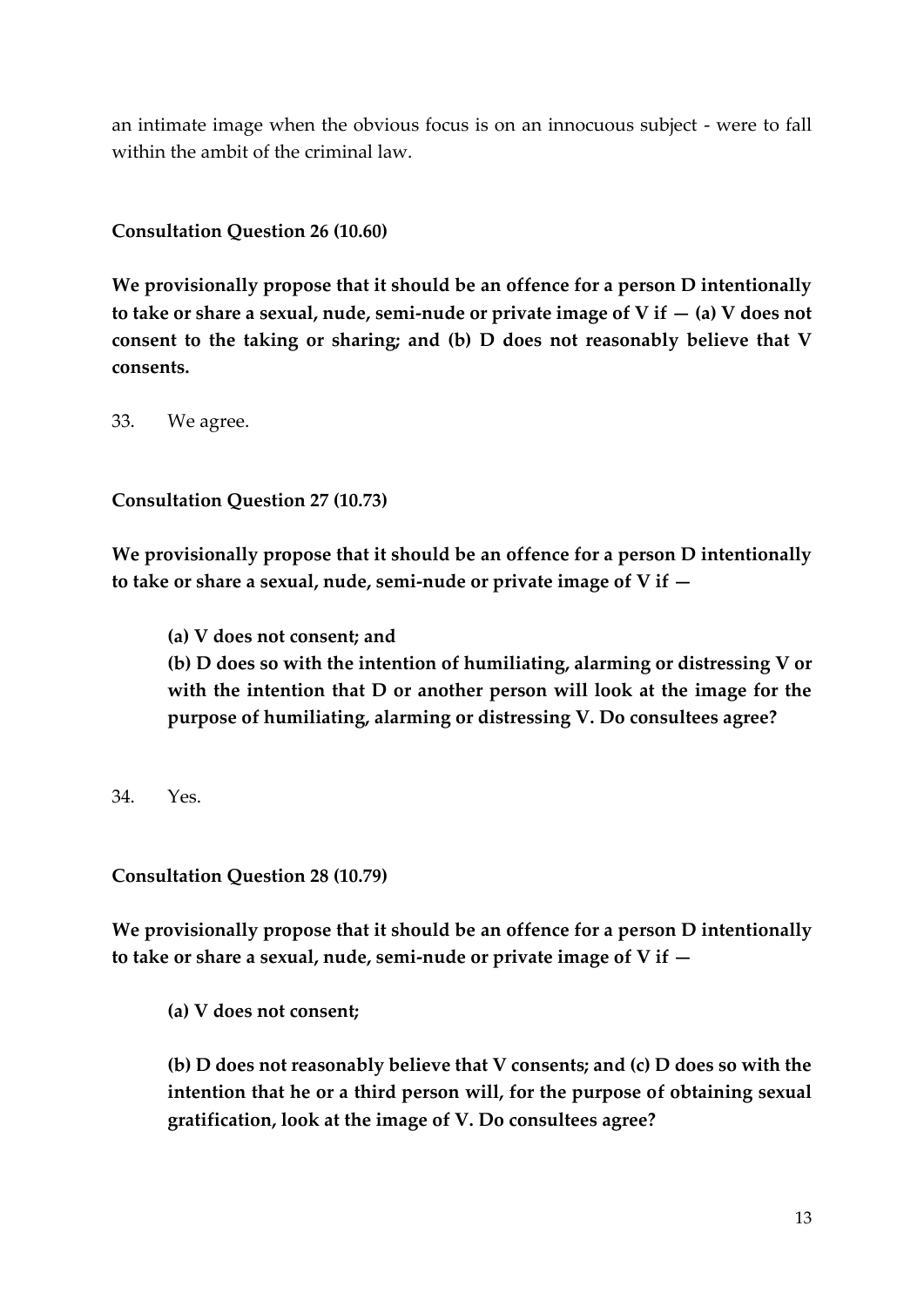35. Yes

#### **Consultation Question 29 (10.67)**

**We invite consultees' views as to whether there should be an additional offence where the intent is to make a gain.**

36. This question is one of policy rather than law reform *per se* - as stated in paragraph 10.86 of the consultation, evidence on the need for this offence should be sought from relevant stakeholders.

#### **Consultation Question 30 (10.93)**

**We invite consultees' views as to whether there should be an additional offence of intentionally taking or sharing an intimate image without consent with the intent to control or coerce the person depicted.** 

37. As suggested in paragraph 10.92, the intent to humiliate, alarm or distress could adequately cover coercive or controlling behaviour without the need for such an additional offence.

#### **Consultation Question 31 (10.95)**

**We invite consultees' views as to whether having a separate base offence and more serious additional intent offences risks impeding the effective prosecution of intimate image abuse.**

38. Provided all elements are set out clearly, we cannot foresee any such impediment.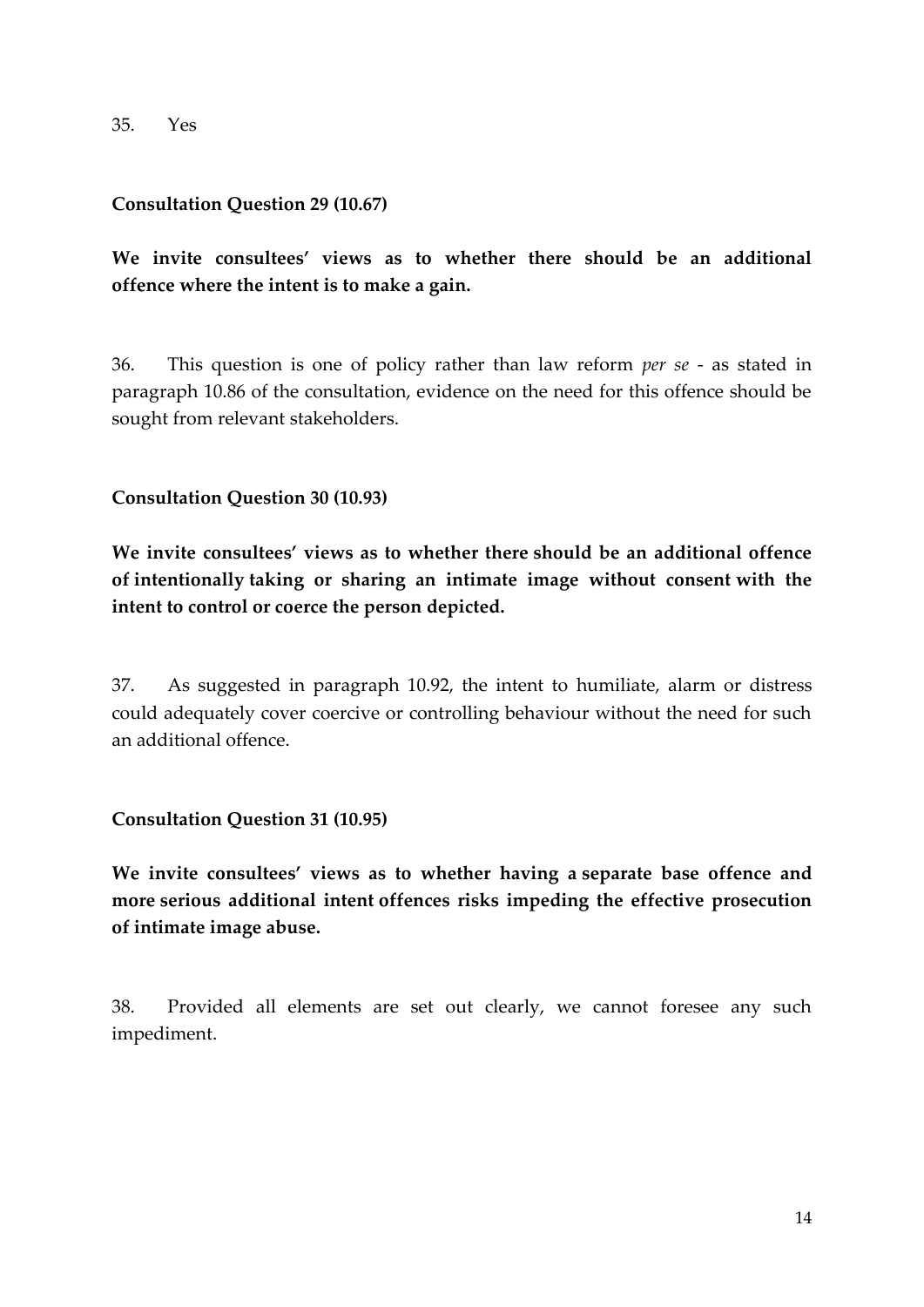### **Consultation Question 32 (11.81)**

**We provisionally propose that where an intimate image was taken without consent in a private place, a reasonable expectation of privacy test should not apply. Do consultees agree?**

39. Yes. The Law Commission's analysis demonstrates why such an element of the offence would be unnecessary. It would also unjustifiably complicate further the task of the tribunal of fact.

### **Consultation Question 33 (11.108)**

**We provisionally propose that where:**

**(1) an intimate image is taken in a place to which members of the public had access (whether or not by payment of a fee); and** 

**(2) the victim is, or the defendant reasonably believes the victim is, voluntarily engaging in a sexual or private act, or is voluntarily nude or seminude, the prosecution must prove that the victim has a reasonable expectation of privacy in relation to the taking of the image. Do consultees agree?** 

**We provisionally propose that legislation implementing this test make clear that a victim who is breastfeeding in public or is nude or semi-nude in a public or semipublic changing room has a reasonable expectation of privacy in relation to the taking of any image. Do consultees agree?**

40. Yes, subject to the observations below.

41. A 'public place' is defined by whether it is a place to which members of the public have access, whether or not by the payment of a fee. That definition though does not address how a person comes to have access, assuming that they did not pay. A trespasser does not pay but by definition has access to the place; that fact does not make the place a public place. The reason he is a trespasser is that he does not have permission to enter. An additional element of the definition of a 'public' place could therefore be a place to which others have access by express or implied invitation or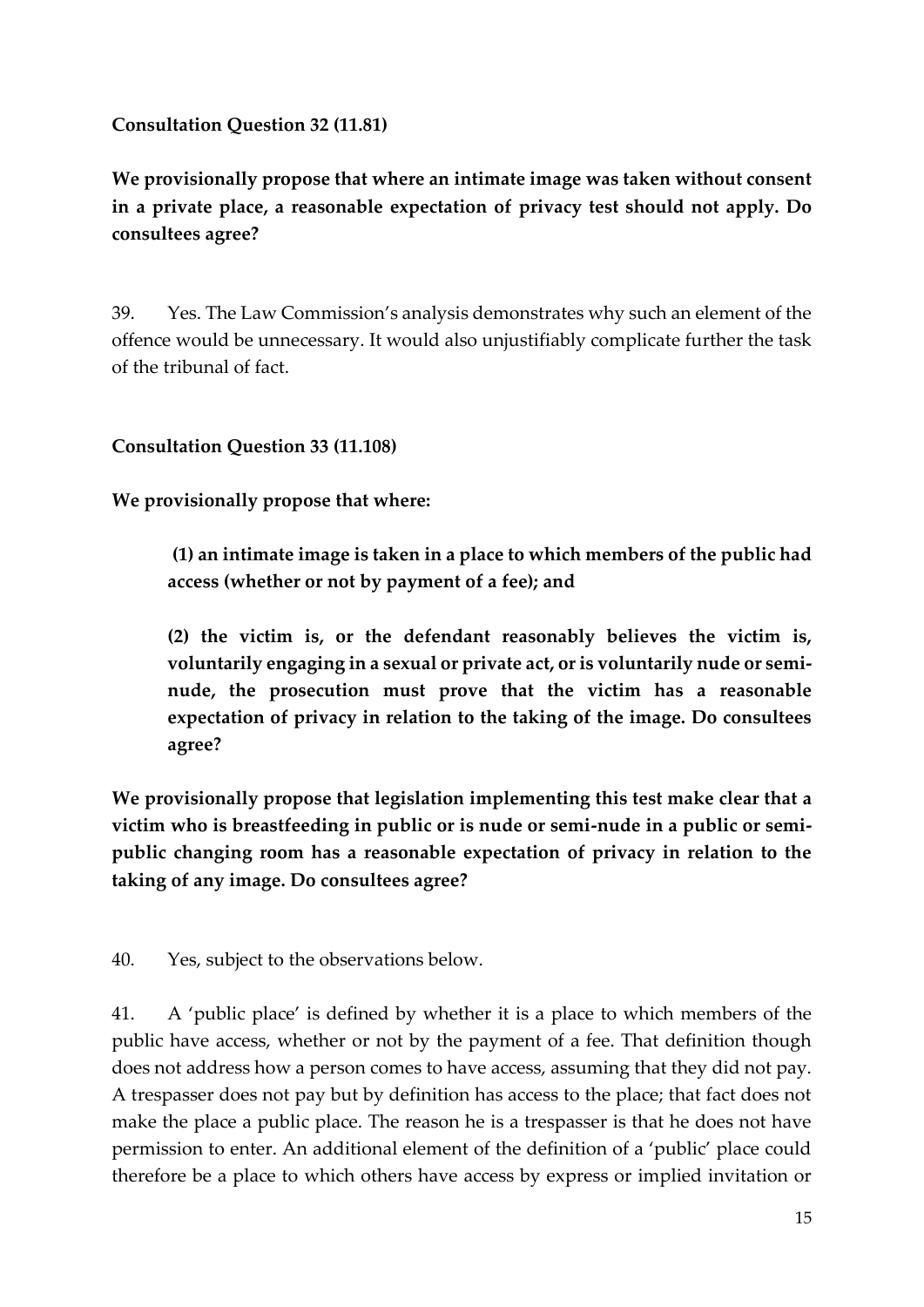permission. This would be consistent with Section 9 of the Public Order Act 1936 (as amended), Section 57(4) of the Firearms Act 1968 and Section 91(4) of the Criminal Justice Act 1967 which provide:

42. "Public place" includes any highway and any other premises or place to which at the material time the public have or are permitted to have access, whether on payment or otherwise"

43. A 'semi-public' place is, as far as the Bar Council is aware, a novel concept in criminal legislation. On the proposed (or the above enhanced) definition, a changing room could be, depending on the facts, either a public place or a non-public place. This issue is binary – either a place is public or it is not. But the status of the place is not fixed. Just as a person can be invited into a building for one purpose and yet be a trespasser for another purpose (see the caselaw on burglary under section 9(1)(b) Theft Act 1968: for example *R v Smith and Jones* (1976) 63 Cr App R 47), so can a public place become a private place if the invitation or permission to enter is vitiated by the action of the person who entered; hence the emphasis on 'at the material time' in the above definition. It is not clear therefore why a person in a changing room needs to be qualified as being in both a public and a semi-public place. The invitation/permission granted to enter a 'public' changing room would not extend to the taking of intimate images – it will no longer be a public place (assuming it was in the first place) and the person changing his/her clothes will not need the added statutory protection envisaged by Question 33. The same would apply to a person attending a rugby match at Twickenham – does the permission (licence) to enter include permission to take an intimate image? It will be a jury issue to determine whether the place is public or not for the purpose of taking an image; for example, many changing rooms have signs which forbid photography. The examples given at §11-130 rightly identify the variety of factual scenarios which may apply in both the on-line and the off-line world; they do not easily fit into a single definition of 'semi-public'. However, if the focus is on the purpose of the access, those scenarios can be accommodated within the public/nonpublic enhanced definition suggested above.

#### **Consultation Question 34 (11.138)**

44. **We provisionally propose that it should not be an offence to share an intimate image without the consent of the person depicted where: (1) the intimate image has, or the defendant reasonably believed that the intimate image has, previously been shared in a place (whether offline or online) to which members of the public had access (whether or not by payment of a fee), and (2) either the person**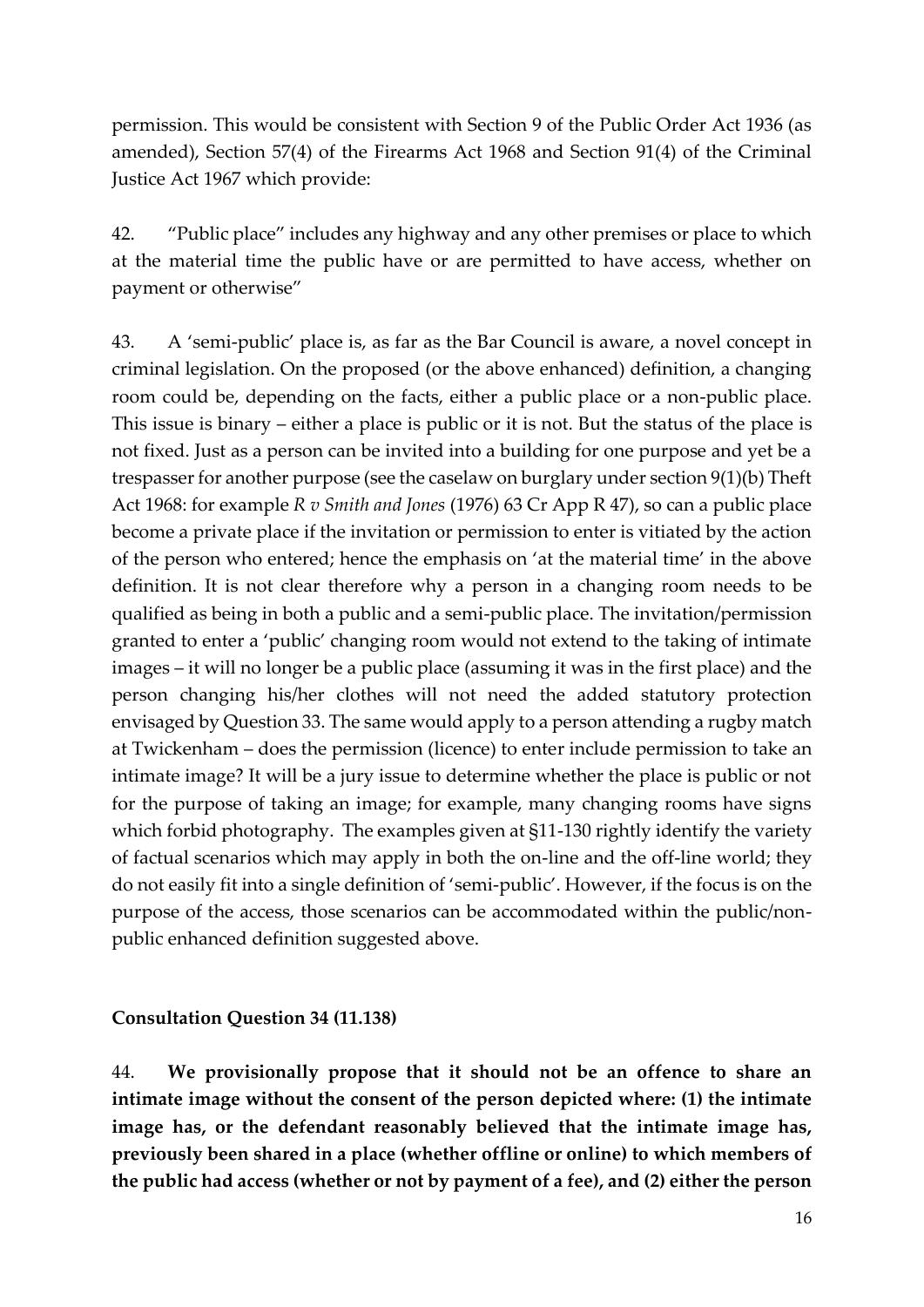**depicted in the image consented to that previous sharing, or the defendant reasonably believed that person depicted in the image consented to that previous sharing. Do consultees agree?**

45. Yes, subject to the definition of 'public place'.

**Consultation Question 35 (12.21)** 

**We invite consultees' views as to whether threats to take, make or share an intimate image with the intent of coercing sexual activity should raise an evidential presumption that there was no consent to sexual activity.**

46. Yes, this appears to be a notable omission to s75 SOA 2003 and it would achieve consistency with the other purposes of the proposed new offences to add this to the presumptions.

**Consultation Question 36 (12.23)** 

**We invite consultees to provide examples where threats to take, make or share intimate images have been used to procure or engage in sexual acts with a person with a mental disorder and information about the use of sections 34 to 37 of the Sexual Offences Act 2003 to prosecute such cases.**

47. The Bar Council is not in a position to provide such examples. Other stakeholders may be better placed to do so.

**Consultation Question 37 (12.116)** 

**We invite consultees to provide examples where threats to take intimate images have been made.**

48. The Bar Council is not in a position to provide such examples. Other stakeholders may be better placed to do so.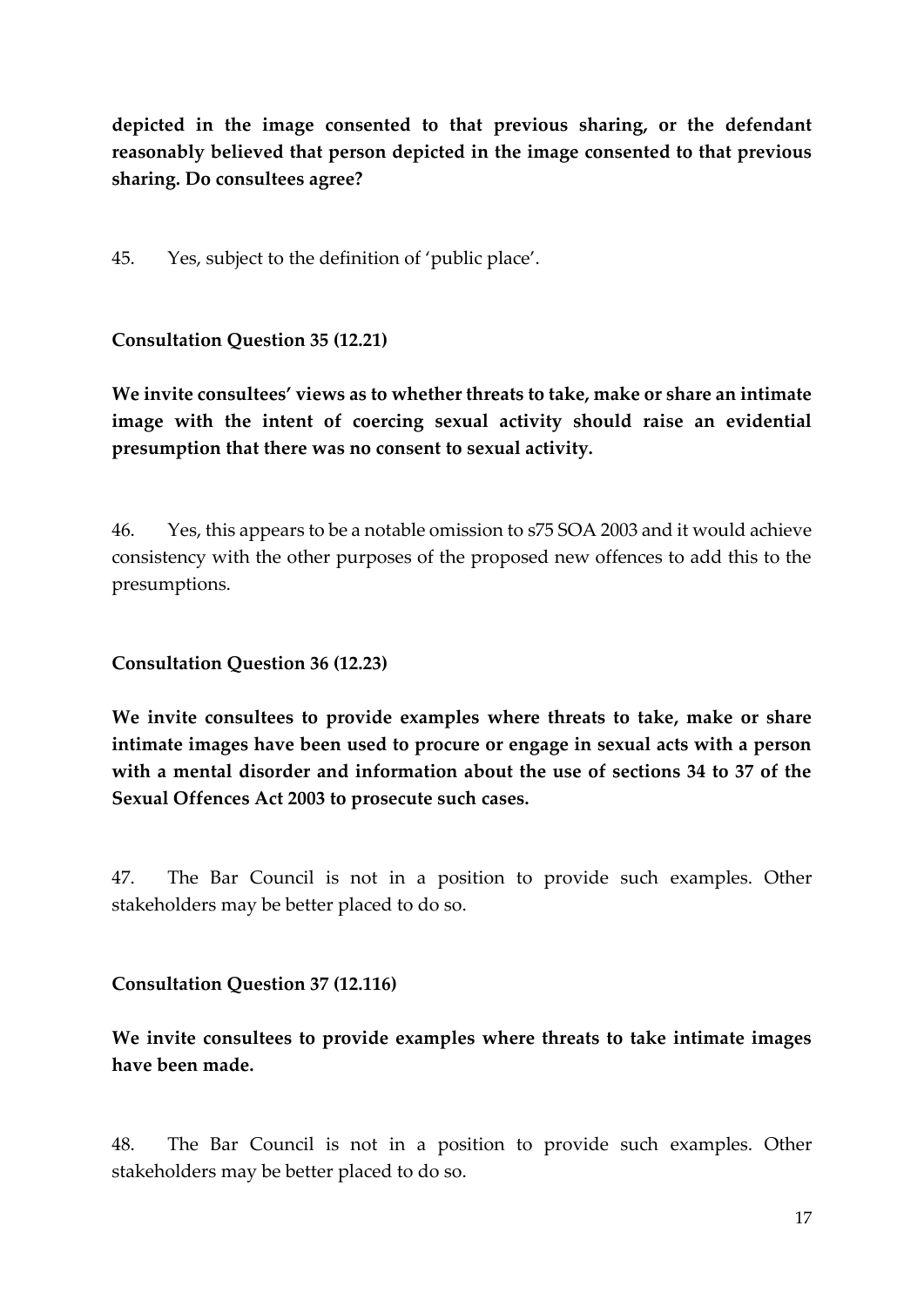**Consultation Question 38 (12.119)** 

**We invite consultees to provide examples where threats to make intimate images have been made without an accompanying threat to share the image.**

49. The Bar Council is not in a position to provide such examples. Other stakeholders may be better placed to do so.

### **Consultation Question 39 (12.137)**

# **We invite consultees to provide examples where a threat to share an intimate image of V is not directed at V, but is made to a third party.**

50. The Bar Council is not in a position to provide such examples. Other stakeholders may be better placed to do so.

#### **Consultation Question 40 (12.138 and 12.139)**

**We provisionally propose that it should be an offence for D to threaten to share an intimate image of V, where:**

- **a) D intends to cause V to fear that the threat will be carried out; or**
- **b) D is reckless as to whether V will fear that the threat will be carried out.**

**Do consultees agree?**

**We provisionally propose that the same definition of "intimate image" is used for both the offences of sharing and threatening to share an intimate image (which will include altered images). Do consultees agree?**

51. Yes, the concept of putting the complainant in fear is sufficient to ensure the fault element as identified at paragraph 12.127, and it is right that the same definition of "intimate image" is used throughout both to ensure simplicity and consistency and to meet the issue identified in paragraph 12.126.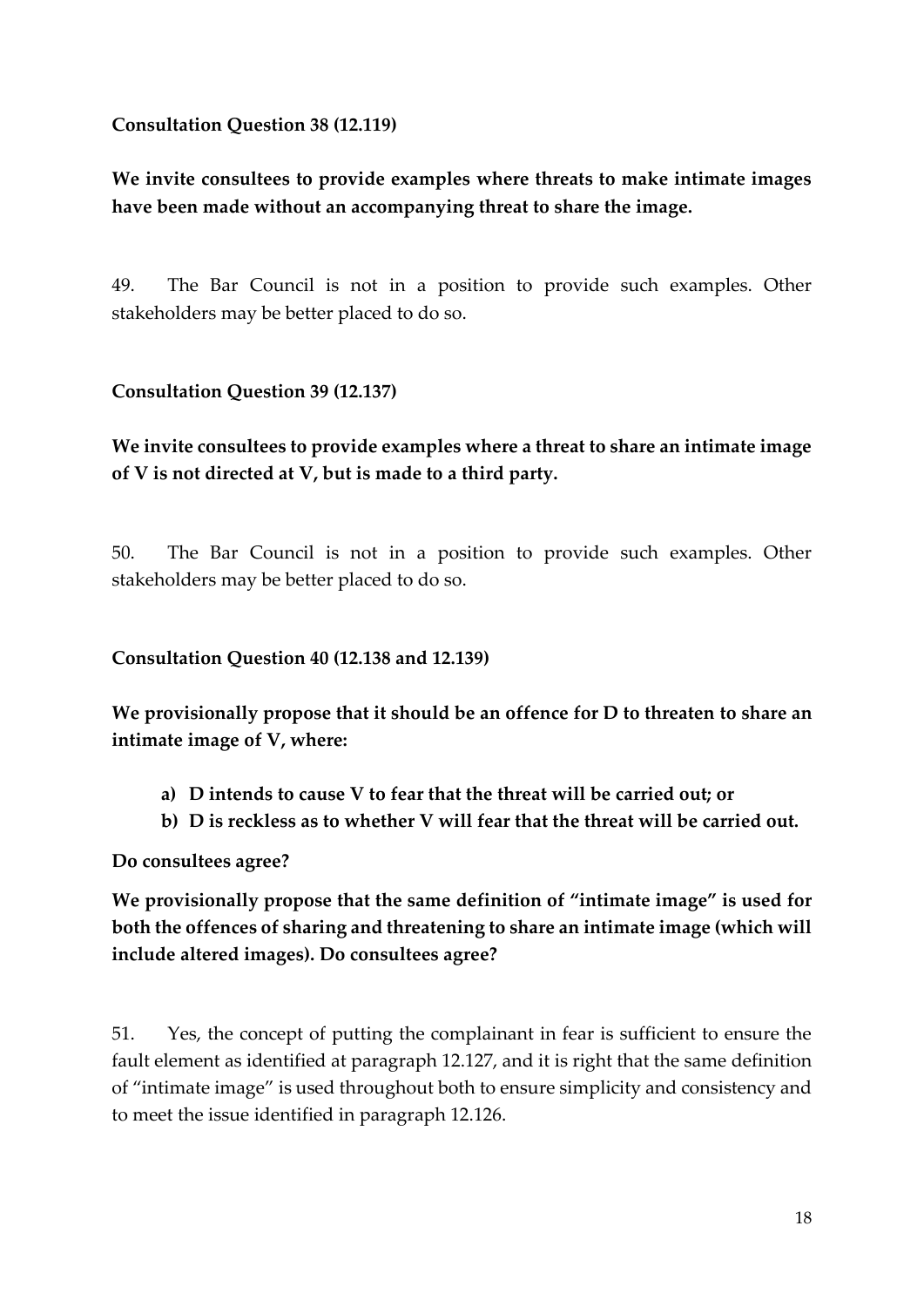#### **Consultation Question 41 (12.143)**

**We invite consultees' views as to whether the prosecution in a threatening to share an intimate image case should be required to prove that the person depicted did not consent.**

52. No, for the reasons set out in the consultation the criminality being addressed is the threat and not the harm caused by it, and so in circumstances where the complainant did consent but the defendant did not anticipate this, and believed they were making a threat that would put the complainant in fear (even if it did not), the fact that no harm was in fact caused would lessen the seriousness of the offence but would not negate the criminality of the offence itself. The prosecution should not therefore be required to prove that the person depicted did not consent.

**Consultation Question 42 (13.193)**

**We provisionally propose that there should be a defence of reasonable excuse available in the context of our provisionally proposed base offence which includes: (1) taking or sharing the defendant reasonably believed was necessary for the purposes of preventing, detecting, investigating or prosecuting crime; (2) taking or sharing the defendant reasonably believed was necessary for the purposes of legal proceedings; (3) sharing the defendant reasonably believed was necessary for the administration of justice; (4) taking or sharing for a genuine medical, scientific or educational purpose; and (5) taking or sharing that was in the public interest. Do consultees agree?**

53. It is assumed that the 'reasonable excuse' defence will incorporate a reverse burden of proof (legal not evidential) and that the proposed new offence(s) provisions will expressly say so. This approach would be in line with the appellate authorities which have set out the criteria for assessing the compatibility of a reverse burden with Article 6(2) ECHR (eg. *R v Johnstone* [2003] UKHL 28; *Sheldrake v DPP; Att-Gen's reference (No.4 of 2002)* [2004] UKHL 43).

54. The Bar Council agrees that it is important to set out the full extent of the statutory defence. If appropriate, an exhaustive list is preferable to an inclusive list as it provides certainty and consistency. There will always be unusual and unforeseen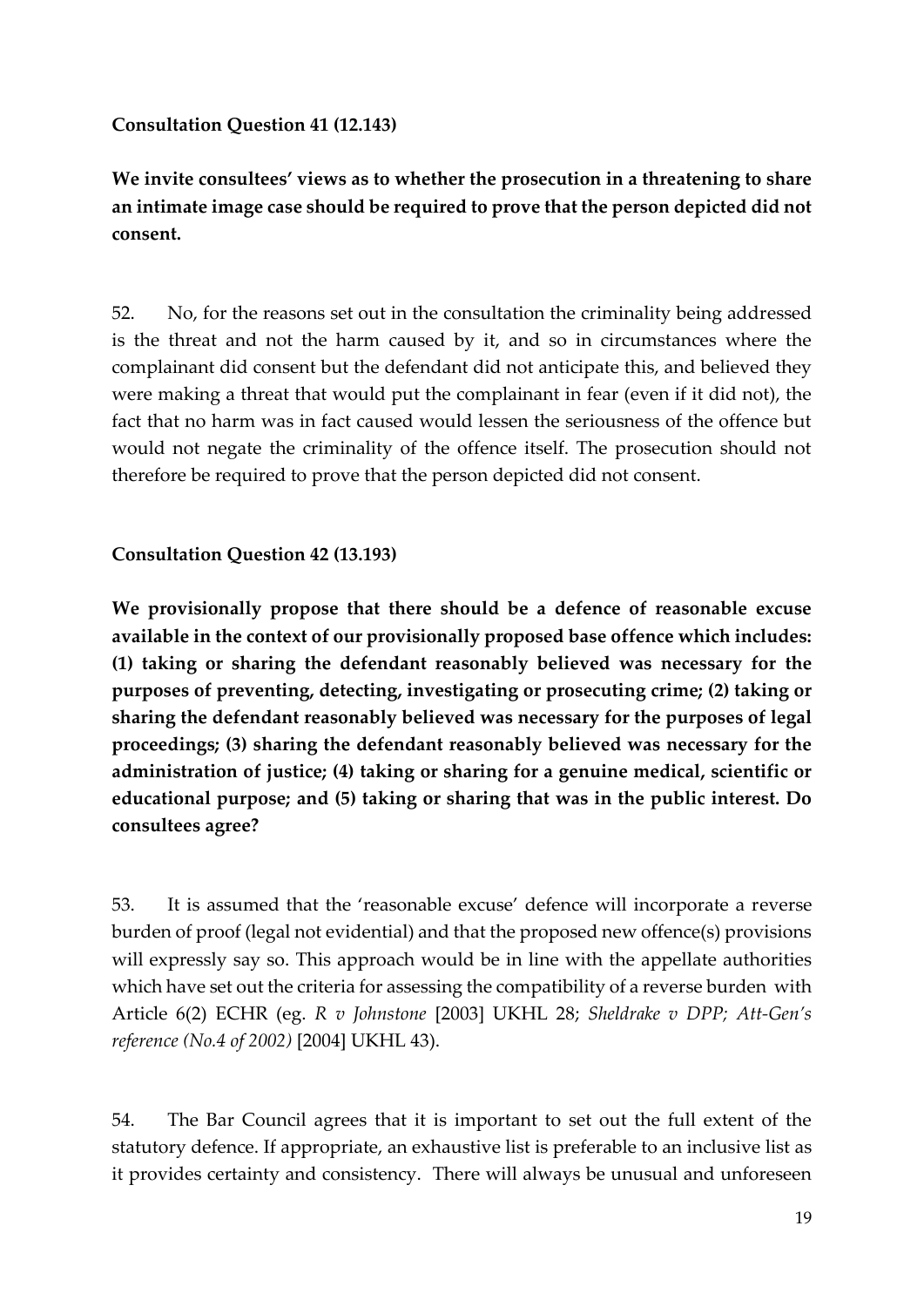factual scenarios which may or may not justify the application of a 'reasonable excuse' defence, but that eventuality can be addressed by the use of the prosecutorial discretion. The examples provided in §13-24 are clearly not unforeseen, but it is suggested their prevalence should be considered before determining whether to leave the list open-ended.

55. It is agreed that the statutory defence is not compatible with a threats offence (§3.9)

56. In respect of '(4) taking or sharing for a genuine medical, scientific or educational purpose' (§13-78 – 13.100), the Bar Council is not aware of a similar provision in a statutory defence to any other criminal offence. The proposed circumstances in which the defence would apply (§13-99) are narrow, but the statutory wording of the excuse could in theory, extend far beyond and be exploited by defendants seeking to take advantage of the broad statutory language. The prospect of the Crown Prosecution Service determining that it is in the public interest to prosecute legitimate medical research professionals for sharing an intimate image in the course of their employment is surely remote. Any breach of internal research protocols will no doubt be covered by the relevant disciplinary procedures. It may be that, again, the use of the prosecutorial discretion is sufficient protection for medical researchers. 'Educational purposes' is also a broad term, and its ambit is not directly addressed in the Consultation. Is it proposed to be limited to formal, institution-based education? Again there is a risk that such a defence will be exploited. Also, 'genuine' may require further definition; it may be that it is defined in the comparable legislation in New South Wales and Western Australia. Is it to be a wholly objective test? How is it to be determined which sharing is 'genuine' and which is not: for example, must there be an existing research protocol?

57. In respect of '(5) taking or sharing that was in the public interest' (§13-100 – 13.191), the Bar Council make the following observations.

1) The Consultation states that "We cannot preclude the possibility that an intimate image of a person may engage the public interest" (13-102), so as to engage Art 10. Whilst photographs constitute a form of expression (13-117), it is not clear in what realistic circumstances it is envisaged that the taking or sharing of an *intimate* image of V taken without consent (or reasonable belief of consent) where the activity took place in public and where V had an expectation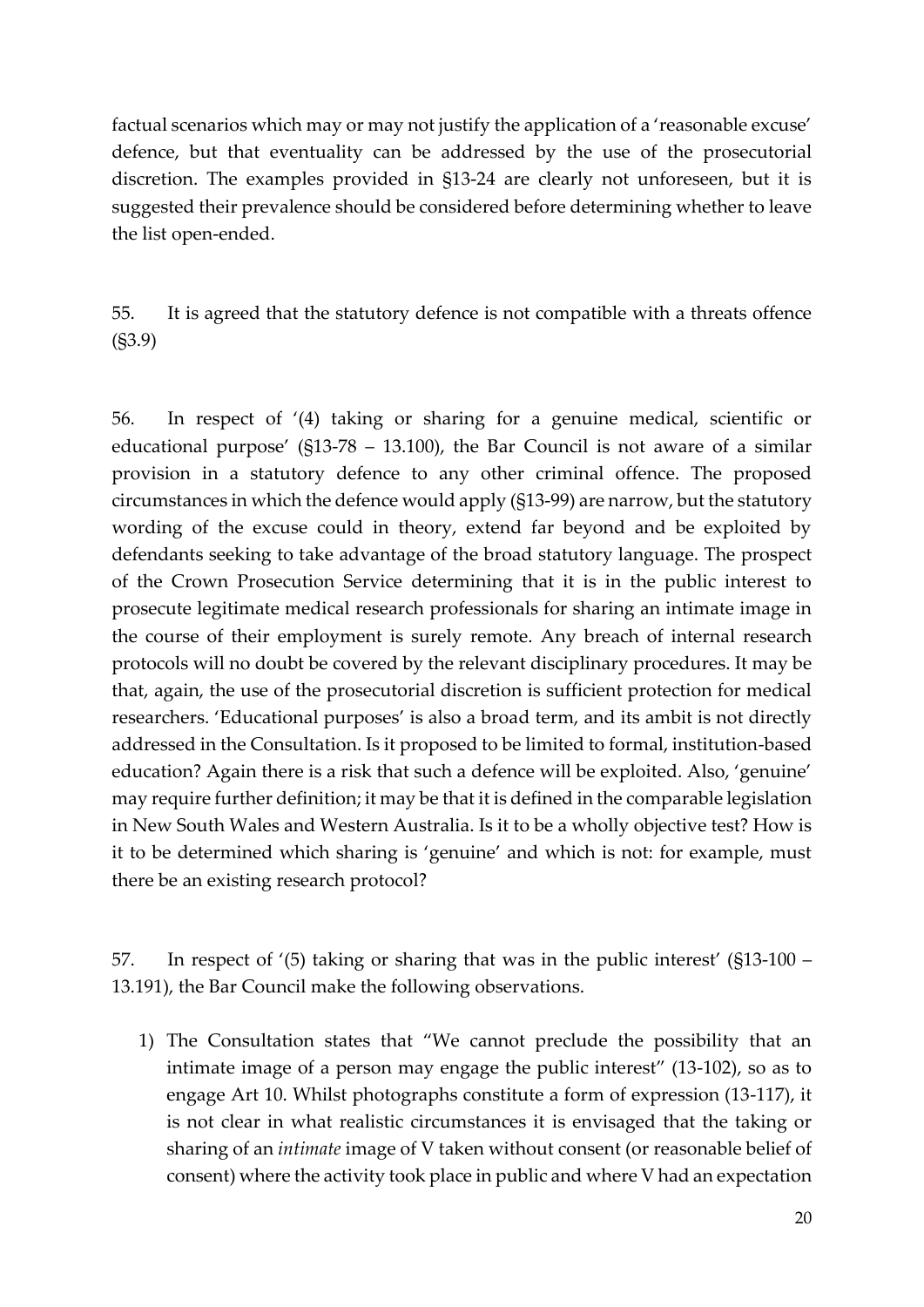of privacy, and where the image had not been previously shared in a public place (i.e. in summary form, the commission of the base offence absent the statutory defence), would nevertheless require the protection from interference with Art. 10 rights (see also §13-109). The example given to justify the need of a statutory defence (§13-142) is that of intimate images taken in private, which was the factual position in *Mosley v NGN* [2008] EWHC 1777 QB. In that case the High Court determined that the critical factor for the Art. 8/Art. 10 balancing exercise was the expectation of privacy, which on the facts of that case did not justify the intrusion relying on Art. 10 rights. The Court held [132] that in circumstances of an expectation of privacy: "There can be little doubt that intimate photographs or recording of private sexual activity, however unconventional, would be extremely difficult to justify at all by Strasbourg standards" – which provides a steer away from the necessity of a public interest defence. The fact that there are possible theoretical examples which might contribute to a debate of public interest, and so tilt the balance in favour of publication or sharing of the image, does not necessarily counterbalance the wider legitimate aim, achieved by criminalisation, of protection from and deterrence of the personal and social harm caused by the taking and sharing of intimate images (Art. 10(2); see also 13-113, 13-120, 13-125).

The balance between the competing protected rights will always be fact specific. It is of note that the facts of many of the principal ECtHR cases cited in the consultation are far removed from the publication of *intimate* photographs. For example:

- in *Couderc and Hachette Filipacchi Associés v France* [2015] ECHR 992 (App No 40454/07), the images were of a European prince holding his 18 month old child in the context of an expose of an extra-marital affair and the hereditary rights of a child born out of marriage;
- in *Von Hannover v Germany (No 2)* [2012] ECHR 228 (App No 40660/08), the images were of adult members of a European royal family in public whilst on a skiing holiday – a court judgement which, at [104] repeated that Member States enjoy a margin of appreciation "in assessing whether and to what extent an interference with the freedom of expression protected by this provision is necessary" and at [107] stressed that "Where the balancing exercise has been undertaken by the national authorities in conformity with the criteria laid down in the Court's case-law, the Court would require strong reasons to substitute its view for that of the domestic courts";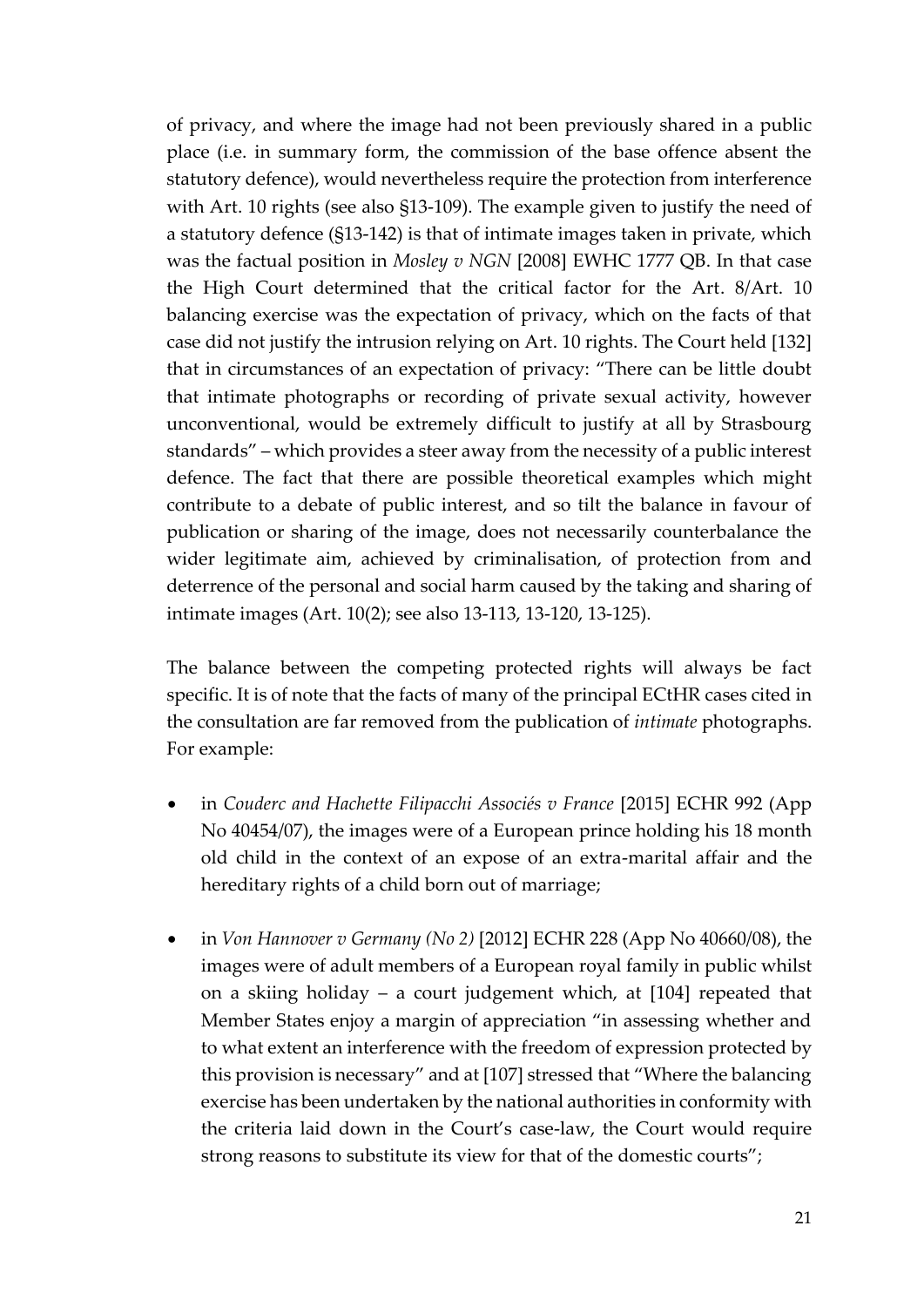Whilst it is agreed that it cannot be said that the taking or sharing of an intimate image could never raise legitimate Art. 10 concerns, it is appropriate to consider the likelihood of that occurring in the context of the State determining how to exercise its margin of appreciation. It is important that, in assessing the balance to be struck in the context of the proposed base offence of taking and sharing an intimate image, sufficient weight is accorded to the nature of the images themselves – which will always involve nudity and/or be in sexual context. However, on balance the Bar Council agrees that a public interest defence is justified. The prospect of a photographer, journalist or editor being unable to avail him/herself of a defence in a criminal prosecution which is available in civil law, is unappealing.

2) A concern with this limb of the statutory defence centres around its practical application in a criminal trial. It will ultimately be for the tribunal of fact (lay magistrates and juries) to determine the balance to be struck by competing Art. 8 and Art. 10 rights and it is ill-suited to the task without further guidance. The numerous domestic and ECtHR civil appellate court decisions addressing the balancing exercise are testament to the complexity and breadth of the issues of law and fact with which the professional judiciary regularly grapple. Whilst juries routinely hear and decide upon extremely technical and detailed areas of, for example, scientific evidence and financial structures, they are assisted by qualified experts called by both the prosecution and defence to assist in their comprehension of the issues. It is difficult to envisage such happening here. It is of note that none of the comparable provisions in other jurisdictions provide a definition of the 'public interest' for these purposes. Whilst the defence does already exist for other statutory offences, such as Section 33(4) Criminal Justice and Courts Act 2015 (see §13-162) and Section 170(2)(c) Data Protection Act 2018 (presumably an intimate image could constitute personal data), the Bar Council is not aware of any appellate decisions from criminal prosecutions in which the 'public interest defence' (in the sense of Art. 10) was litigated. Since factors central to the Art. 8/Art. 10 balancing, as identified in *Murray v Big Pictures (UK)* [2009] EWCA Civ 446 (see §11-7), are already incorporated into the base offence (i.e. content, consent, prior sharing, expectation of privacy), it may be possible to provide a list of factors which the court should have regard to when considering the public interest defence. It may also be that further definition is possible along the lines of 'media activity purposes' in the comparable statute in Western Australia (§13.180-183).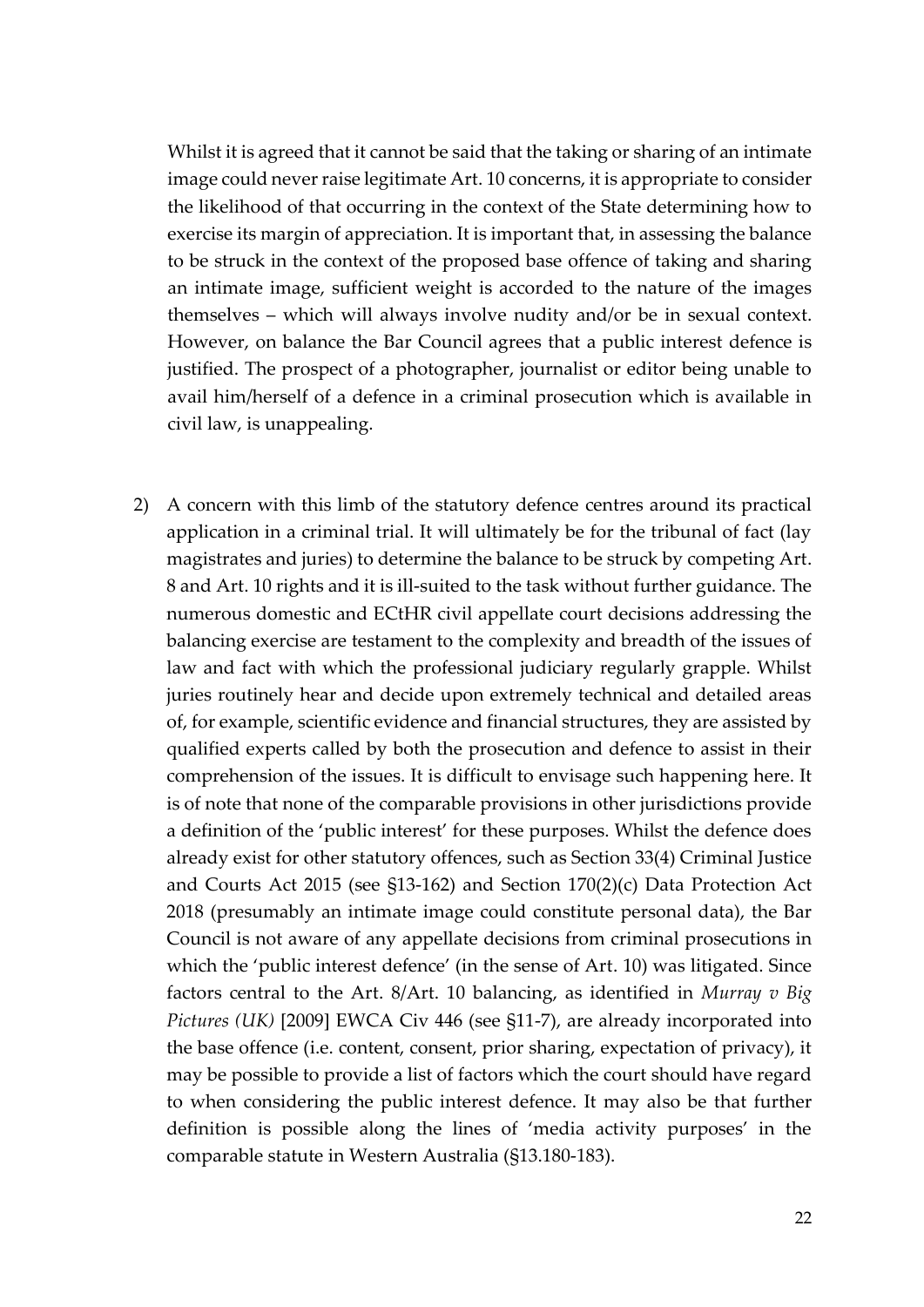#### Note

The arguments for and against a public interest defence have been previously considered by the Law Commission in its Consultation Paper (No.230 February 2017) on Protection of Official Data at §7.50-64. Concerns were there raised about a jury assessing a public interest defence (that is, of the holder of the official secret making an unauthorised disclosure), some of which have general application. The Bar Council's Response to the Consultation (May 2017) at §69- 89 sought to address those concerns. In addition the Law Commission at §7.67- 75 specifically considered the availability of the defence for journalists and the application of Art. 10, drawing on observations of Leveson L.J.'s Inquiry into the Culture, Practices and Ethics of the Press (2012), including the use of the prosecutorial discretion.

3) If it is appropriate to have a public interest defence to protect Art. 10 rights, then it is suggested that the difficulties which a lay tribunal will face could be ameliorated to some extent by the defence being that D 'reasonably believed' that taking/sharing was in the public interest (§13-184 et seq). That would not require a determination of the Art. 8/Art. 10 balance, but rather whether (i) D honestly held the view that Art. 10 trumped Art. 8, and (ii) that view was reasonable.

# **Consultation Question 43 (14.85)**

# **We provisionally propose that victims of the new intimate image abuse offences should have automatic lifetime anonymity. Do consultees agree?**

58. All the relevant arguments for and against victim anonymity have been clearly set out in the consultation. Ultimately the determination of the issue is a question of policy, balancing the requirement for open and fair justice and the protection of victims from further harm. The Bar Council does not express a view as to where the balance lies.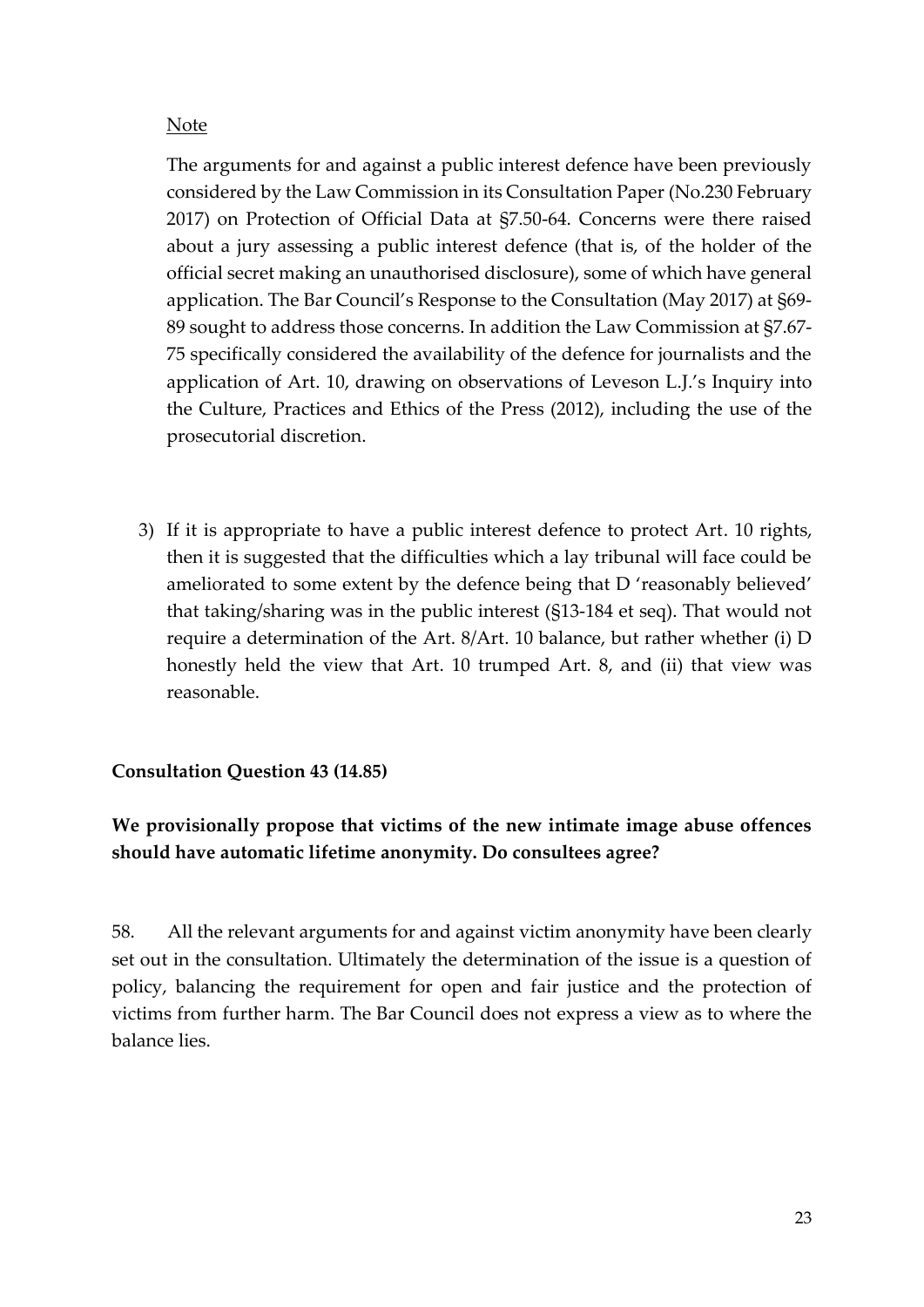### **Consultation Question 44 (14.89)**

# **We provisionally propose that victims of the new intimate image abuse offences should automatically be eligible for special measures at trial. Do consultees agree?**

59. In practice, the additional evidential and procedural hurdles which apply if the charge is not a sexual offence are relatively easily met and would almost certainly be so if the intimate image abuse offences did involve a sexual element. The availability of special measures of itself may not justify the categorisation of the offence as a sexual offence.

### **Consultation Question 45 (14.93)**

**We provisionally propose that restrictions on the cross-examination of victims of sexual offences should extend to victims of the new intimate image abuse offences. Do consultees agree?**

60. Since the aggravated offence incorporates either the element of intent to humiliate, alarm or distress or for the purpose of obtaining sexual gratification, there is a significant risk that a defendant so charged may dispense with representation in order specifically to increase the distress of the victim and so compound the gravity of the offence. The justification for imposing restrictions on cross-examination for the basic offence or the threatening offence is not so clear-cut.

### **Consultation Question 46 (14.103)**

**We provisionally propose that notification requirements should be automatically applied for the offence of taking or sharing an intimate image without consent for the purpose of obtaining sexual gratification when an appropriate seriousness threshold is met. Do consultees agree?**

61. Yes.